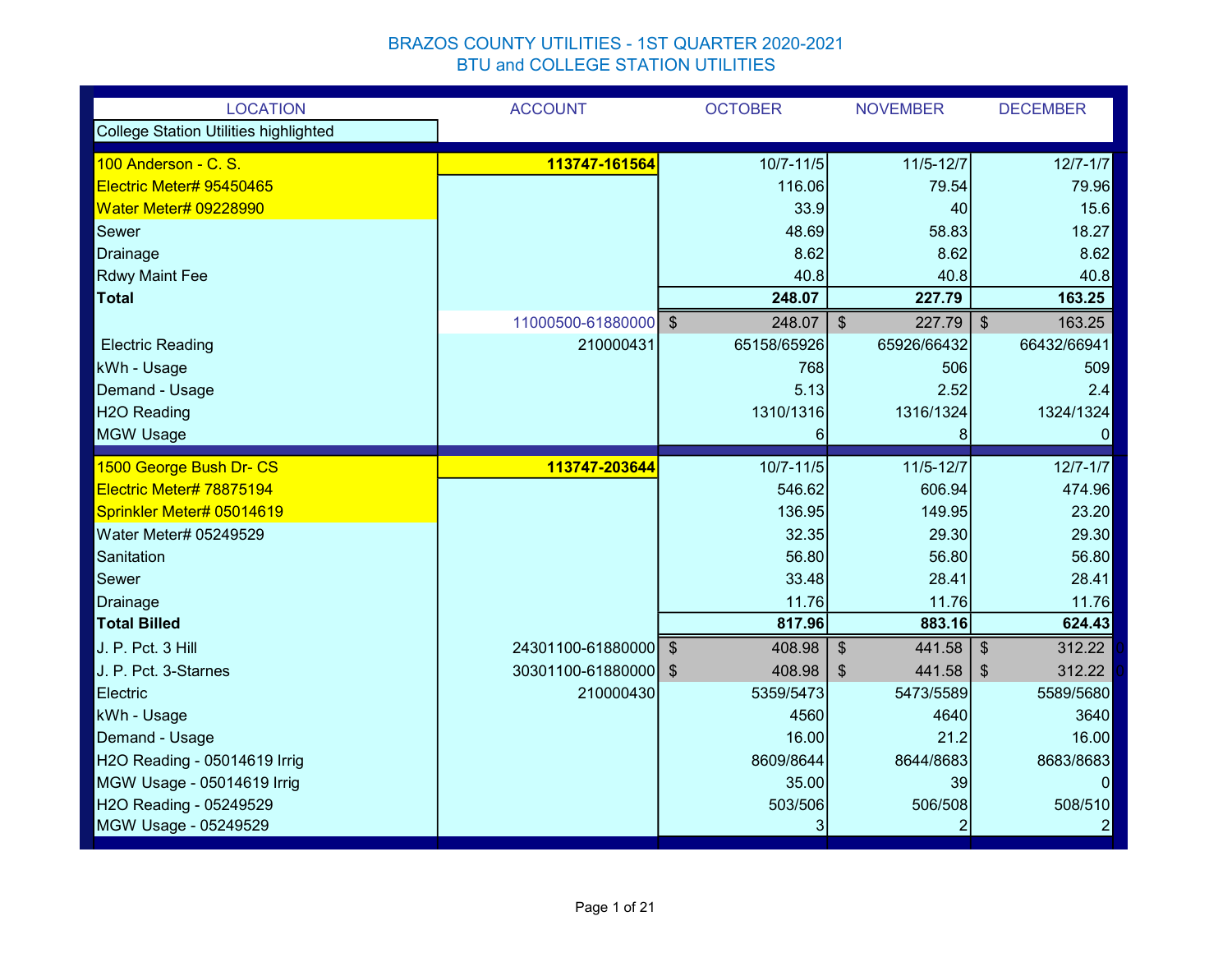| 302 East 24th Street       | 2015353              | $10/1 - 11/2$ | $11/2 - 12/1$           |              |
|----------------------------|----------------------|---------------|-------------------------|--------------|
| Electric-Meter # 200791    |                      | 343.02        | 371.50                  |              |
| Water Meter #COB7749/50636 |                      | 14.04         | 14.04                   |              |
| Wastewater                 | 210000428            | 8.26          | 8.26                    |              |
| Solid Waste                |                      | 49.00         | 49.00                   |              |
| Drainage/Transportation    |                      | 49.00         | 49.00                   |              |
| <b>Total Billed</b>        |                      | 463.32        | 491.80                  | 0.00         |
| M. H. M. R. Building       | 11000500-61880000 \$ | 463.32        | $\frac{1}{3}$<br>491.80 | $\sqrt{2}$   |
| Electric Reading #200791   |                      | 6279/6325     | 6325/6375               |              |
| Electric Usage #200791     |                      | 3680          | 4000                    |              |
| Demand - Usage             |                      | 11.44         | 14.96                   |              |
| Water Reading #COB7749     | COB#50636            | 342/343       | 343/344                 |              |
| Water Usage #COV7749       |                      | 100           | 100                     |              |
| 300 East W. J. Bryan Pkwy. | 2015357              | $10/1 - 11/2$ | $11/2 - 12/1$           |              |
| Electric-Meter #200792     | 210000427            | 698.14        | 652.02                  |              |
| Water-Meter # COB834       |                      | 23.54         | 21.16                   |              |
| Wastewater                 |                      | 16.24         | 12.44                   |              |
| Drainage/Transportation    |                      |               |                         |              |
| <b>Total Billed</b>        |                      | 737.92        | 685.62                  | 0.00         |
| <b>Clinic/Elections</b>    | 11000500-61880000    |               |                         |              |
|                            | 11210020-61880000    | 413.24        | 383.95                  | 0.00         |
|                            | 65004100-61880000    | 324.68        | 301.67                  | 0.00         |
| Electric Reading #300114   |                      | 2747/2815     | 2815/2874               |              |
| Electric Usage #300114     |                      | 8160          | 7080                    |              |
| Demand - Usage             |                      | 27            | 26.64                   |              |
| Water Reading - COB834     |                      | 6150/6172     | 6172/6184               |              |
| Water Usage - COB834       |                      | 2200          | 1200                    |              |
|                            |                      |               |                         |              |
| 321 E. 26th St. - CSCD     | 2122834              | $10/3 - 11/3$ | $11/3 - 12/3$           | $12/3 - 1/4$ |
| Electric - Meter #203389   | Meter #203649        | 6561.44       | 6483.85                 | 7132.49      |
| Garbage                    | 210000517            | 49.00         | 49.00                   | 49.00        |
| <b>Total Billed</b>        |                      | 6,610.44      | 6,532.85                | 7,181.49     |
|                            | 26001000-61880000    | 4,987.58      | 4,925.77                | 4,759.89     |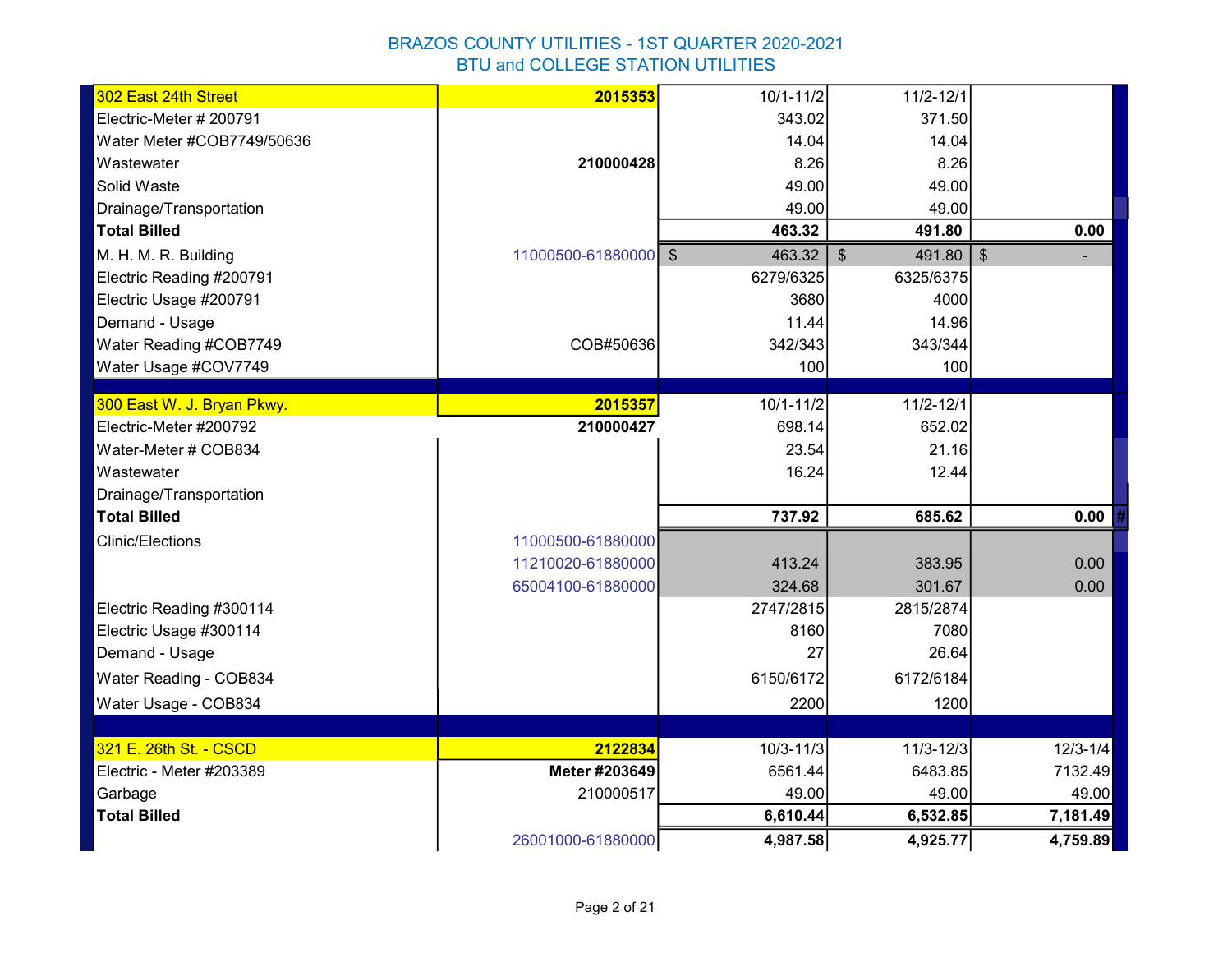|                             | <b>Transit District A/R</b>    | 1,622.86      | 1,607.08                          | 2,421.60                    |
|-----------------------------|--------------------------------|---------------|-----------------------------------|-----------------------------|
| <b>CSCD</b>                 | 01000-22001000                 | 4088/4652     | 4652/5195                         | 0.89                        |
| Electric Reading #203389    | <b>Brazos Transit District</b> | 108337        | 104126                            | 119213                      |
| Electric Usage #203389      | rebill their share of          | 183.55        | 190.08                            | 195.46                      |
| Demand - Usage              | monthly charges                |               |                                   |                             |
|                             |                                |               |                                   |                             |
| 206 North Washington        | 2016097                        | $10/1 - 11/2$ | $11/2 - 12/1$                     |                             |
| Electric-Meter # 146852     | 210000516                      | 588.66        | 485.42                            |                             |
| Water-Meter # COB2323       |                                | 32.78         | 33.02                             |                             |
| Water-Meter # COB7251/50599 |                                | 27.13         | 22.61                             |                             |
| Wastewater                  |                                | 19.66         | 20.04                             |                             |
| Solid Waste                 |                                | 195           | 195                               |                             |
| Drainage/Transportation     |                                | 49.00         | 59.00                             |                             |
| <b>Total Billed</b>         |                                | 912.23        | 815.09                            | 0.00                        |
| Constables/Maintenance      | 17000100-61880000 \$           | 912.23        | $\sqrt[6]{\frac{1}{2}}$<br>815.09 | $\sqrt[6]{2}$               |
| Electric Reading #146852    |                                | 4453/4614     | 4614/4746                         |                             |
| Electric Usage #146852      |                                | 6440          | 5280                              |                             |
| Demand - Usage              |                                | 20.84         | 19.04                             |                             |
| Electric Reading #COB2323   |                                | 5121/5152     | 5152/5184                         |                             |
| Electric Usage #COB2323     |                                | 3100          | 3200                              |                             |
| Water Reading - COB7251     | COB #50599                     | 954/1010      | 1010/1047                         |                             |
| Water Usage - COB7251       |                                | 5600          | 3700                              |                             |
|                             |                                |               |                                   |                             |
| 100 North Texas Avenue      | 2016116                        | $10/3 - 11/3$ | $11/3 - 12/3$                     | $12/3 - 1/4$                |
| Electric-Meter #200013      |                                | 13,026.60     | 12,436.89                         | 12,384.88                   |
| Water - Meter COB720        |                                | 755.26        | 657.68                            | 483.94                      |
| Wastewater                  |                                | 1,060.48      | 904.68                            | 627.28                      |
| Solid Waste                 |                                | 700.00        | 700.00                            | 700.00                      |
| Drainage/Transportation     |                                | 49.00         | 49.00                             | 49.00                       |
| <b>Total Billed</b>         |                                | 15,591.34     | 14,748.25                         | 14,245.10                   |
| Main Courthouse             | 11000500-61880000 \$           | 15,591.34     | $\mathfrak{F}$<br>14,748.25       | $\mathfrak{S}$<br>14,245.10 |
| Electric Reading #200013    | 210000513                      | 47865/48391   | 48391/48888                       | 48888/49390                 |
| Electric Usage #200013      |                                | 210400        | 198800                            | 200800                      |
| Demand Usage #200013        |                                | 381.2         | 370                               | 360                         |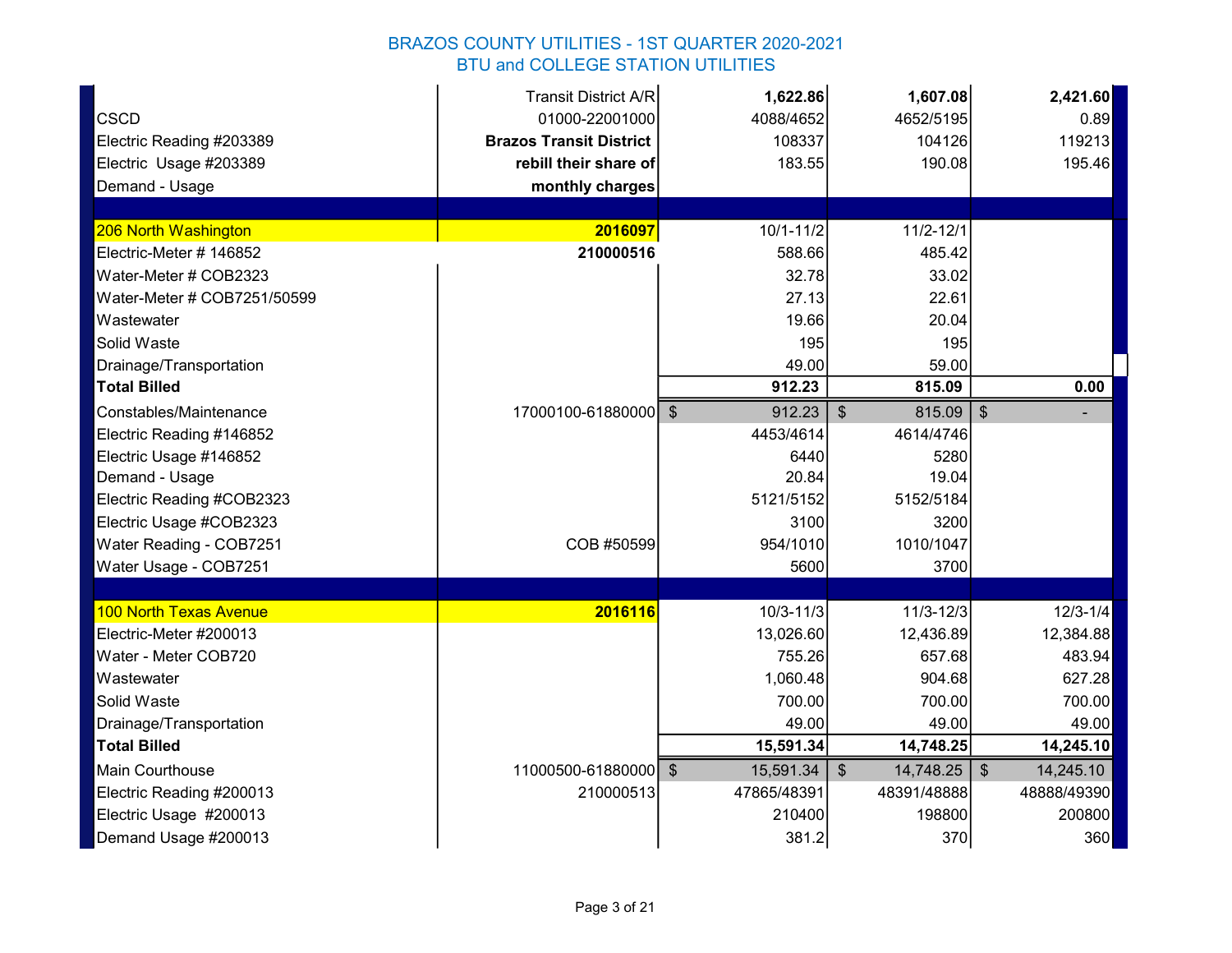| Water Reading #COB720                 |                      | 26533/26810   | 26810/27046                | 27046/27209                      |
|---------------------------------------|----------------------|---------------|----------------------------|----------------------------------|
| Water Usage #COB720                   |                      | 277000        | 236000                     | 163000                           |
|                                       |                      |               |                            |                                  |
| 300 E 26th St - CH Sprinkler          | 2016098              | $10/3 - 11/3$ | $11/3 - 12/3$              | $12/3 - 1/4$                     |
| Water - Meter COB26165                |                      | 40.39         | 49.91                      | 25.40                            |
| <b>Total Billed</b>                   |                      | 40.39         | 49.91                      | 25.40                            |
| <b>Courthouse Sprinkler System</b>    | 11000500-61880000 \$ | 40.39         | $\mathfrak{F}$<br>49.91    | $\sqrt[6]{\frac{1}{2}}$<br>25.40 |
| Water Reading #COB26165               | 210000514            | 3050/3113     | 3113/3216                  | 3216/3216                        |
| Water Usage #COB26165                 |                      | 6300          | 10300                      | 0                                |
| 205 27th Street                       | 2016115              | $10/3 - 11/3$ | $11/3 - 12/3$              | $12/3 - 1/4$                     |
| General Meter #203599                 | 210000512            | 1,986.78      | 1,766.92                   | 1,733.85                         |
| Water Ind/Cty #COB5174/#58107         | Req 00048487         | 22.13         | 18.08                      | 17.85                            |
| Water #COB5173 - IRRIGATION/#58108    |                      | 44.98         | 66.87                      | 13.80                            |
| Wastewater                            |                      | 21.18         | 14.72                      | 14.34                            |
| Garbage (P/U M & Th)                  |                      | 130.00        | 130.00                     | 130.00                           |
| <b>Total</b>                          |                      | 2,205.07      | 1,996.59                   | 1,909.84                         |
| <b>Maxwell Ctr</b>                    | 14000100-61880000 \$ | 2,205.07      | 1,996.59<br>$\mathfrak{F}$ | $\mathfrak{S}$<br>1,909.84       |
| Electric-Meter #203599                |                      | 35709/36074   | 36074/36405                | 36405/36741                      |
| KWH - Usage Meter #203599             |                      | 29200         | 26480                      | 26880                            |
| <b>KW</b> - Demand Usage              |                      | 64.32         | 55.36                      | 51.6                             |
| H20-Meter #COB5174                    | #COB58107            | 2038/2073     | 2073/2091                  | 2091/2108                        |
| Gallons - Usage #COB5174              |                      | 3500          | 1800                       | 1700                             |
| H20-Meter #COB5173 - Irrigation       | #COB58108            | 7233/7364     | 7364/7587                  | 7587/7587                        |
| Gallons - Usage #COB5173 - Irrigation |                      | 13100         | 22300                      |                                  |
| <b>3220 Briarcrest Drive</b>          | 2031841              | 10/8-11/8     | 11/8-12/8                  | $12/8 - 1/7$                     |
| Water-Meter# COB828                   | 210000511            | 23.54         | 21.39                      | 19.73                            |
| Water Meter #COB26689 Irrigation      |                      | 166.77        | 82.52                      | 25.64                            |
| Water Meter #COB935 Irrigation        |                      | 705.13        | 234.84                     | 27.3                             |
| Sewer                                 |                      | 16.24         | 12.82                      | 10.16                            |
| <b>Total Billed</b>                   |                      | 911.68        | 351.57                     | 82.83                            |
| <b>Brazos Center</b>                  | 36500100-61880000 \$ | 911.68        | $\sqrt[6]{3}$<br>351.57    | 82.83<br>$\sqrt[6]{\frac{1}{2}}$ |
| Water Reading #COB828                 |                      | 6369/6391     | 6391/6404                  | 6404/6410                        |
| Gallons - Usage #COB828               |                      | 2200          | 1300                       | 600                              |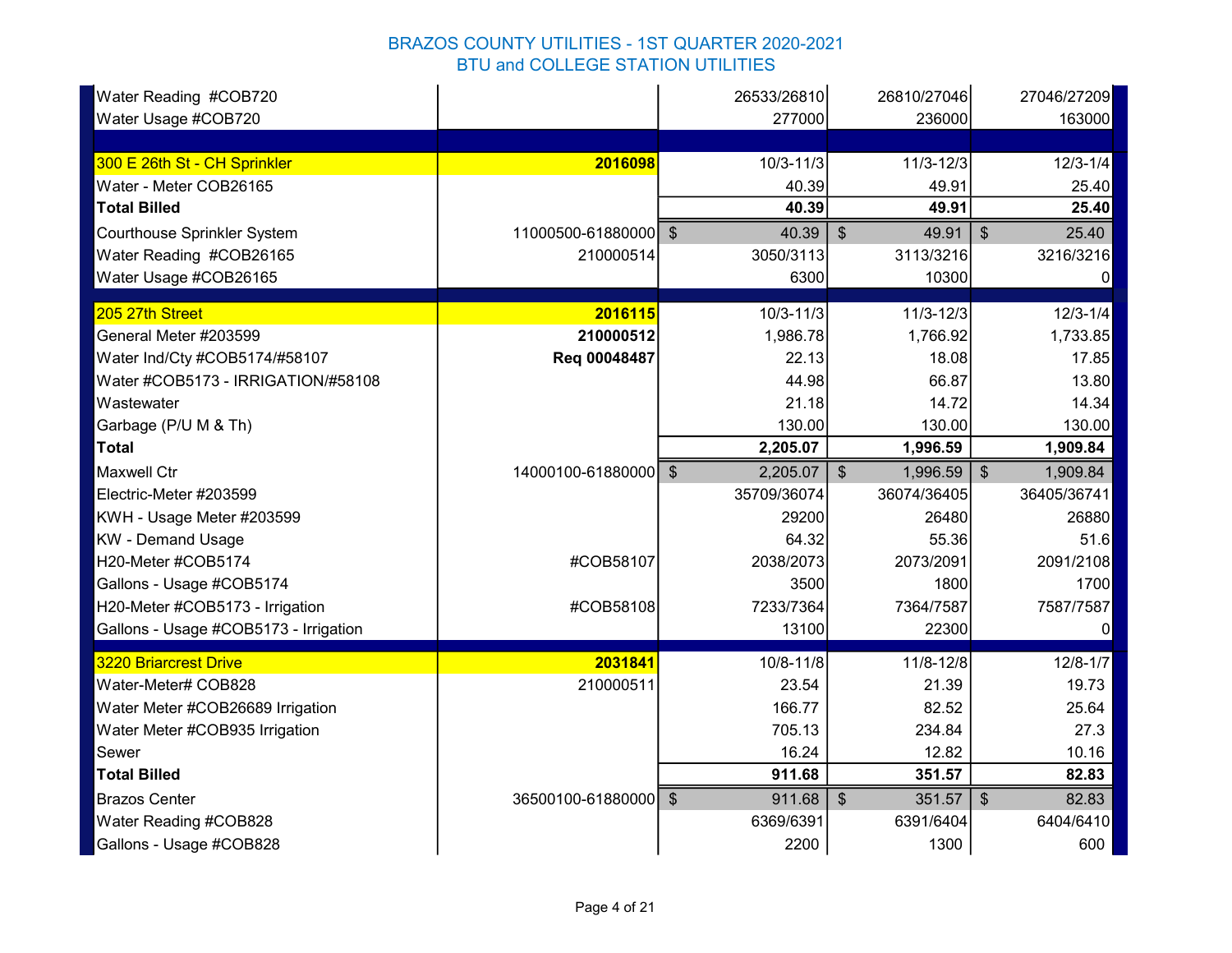| Water Reading #COB858          |                      | 4067/4661     | 4661/4901                         | 4901/4902                 |
|--------------------------------|----------------------|---------------|-----------------------------------|---------------------------|
| Gallons - Usage #COB858        |                      | 59400         | 24000                             | 100                       |
| Water Reading #COB935          |                      | 166154/169010 | 169010/169890                     | 169890/169898             |
| Gallons - Usage #COB935        |                      | 285600        | 88000                             | 800                       |
| 3232 Briarcrest Drive          | 2031845              | 10/8-11/8     | 11/8-12/8                         | $12/8 - 1/7$              |
| Electric Meter# 132673         | 210000510            | 63.91         | 64.46                             | 58.57                     |
| Dusk/Dawn Lgt                  |                      | 59.97         | 59.97                             | 49.00                     |
| City Drng/Trans                |                      |               |                                   | 10.97                     |
| <b>Total Billed</b>            |                      | 123.88        | 124.43                            | 118.54                    |
| <b>Brazos Center</b>           | 36500100-61880000 \$ | 123.88        | $\sqrt[6]{\frac{1}{2}}$<br>124.43 | $\sqrt[6]{3}$<br>118.54   |
| Electric Reading Meter #132673 | #157653              | 19645/20189   | 20189/20739                       | 20739/21223               |
| KWH - Usage Meter #132673      |                      | 544           | 550                               | 484                       |
| <b>3232 Briarcrest Drive</b>   | 2031846              | 10/8-11/8     | 11/8-12/8                         | $12/8 - 1/7$              |
| Electric Meter# 200006         | 210000509            | 6,231.51      | 5,746.14                          | 3,788.53                  |
|                                |                      | 490.00        | 490.00                            | 490.00                    |
| <b>Total Billed</b>            |                      | 6,721.51      | 6,236.14                          | 4,278.53                  |
| <b>Brazos Center</b>           | 36500100-61880000 \$ | 6,721.51      | $\mathcal{S}$<br>6,236.14         | $\sqrt[3]{2}$<br>4,278.53 |
| Electric-Meter Reading #200006 |                      |               |                                   |                           |
|                                |                      | 10358/104703  | 104703/105590                     | 105590/106196             |
| KWH - Usage Meter #200006      |                      | 83600         | 70960                             | 48480                     |
| Electric-Meter Demand          |                      | 231.68        | 231.68                            | 146.72                    |
| <b>3232 Briarcrest Drive</b>   | 2031847              | 10/8-11/8     | 11/8-12/8                         | $12/8 - 1/7$              |
| Electric Meter# 132674         | 210000508            | 44.26         | 38.74                             | 39.8                      |
| <b>Total Billed</b>            |                      | 44.26         | 38.74                             | 39.80                     |
| <b>BC-Grounds Shop</b>         | 36500100-61880000 \$ | 44.26         | 38.74<br>-\$                      | 39.80<br>$\frac{3}{2}$    |
| Electric Reading Meter #132674 |                      | 37794/38117   | 38117/38378                       | 38378/38651               |
| KWH - Usage Meter #132674      |                      | 323.00        | 261                               | 273                       |
| 3220 Briarcrest Drive          | 2031848              | 10/8-11/8     | 11/8-12/8                         | $12/8 - 1/7$              |
| Water Meter# COB2662           | 210000506            | 55.39         | 41.35                             | 34.68                     |
| Sewer                          |                      | 55.76         | 33.34                             | 22.7                      |
| <b>Total</b>                   |                      | 111.15        | 74.69                             | 57.38                     |
| <b>Brazos Center Park</b>      | 36500100-61880000 \$ | 111.15        | $\sqrt{3}$<br>74.69               | $\frac{1}{2}$<br>57.38    |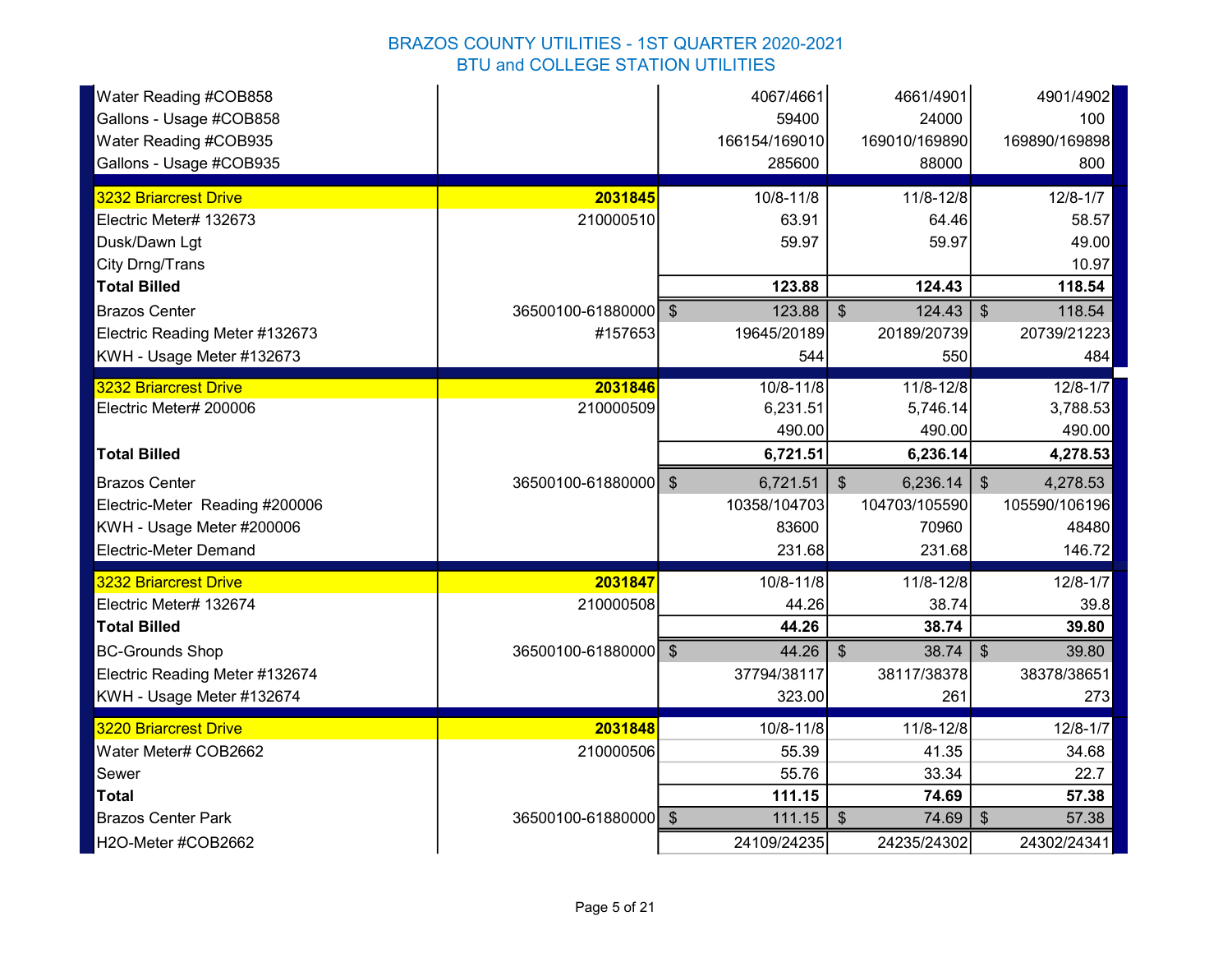| Gallons - Usage COB2662         |                      | 12600       | 6700                            | 3900                      |
|---------------------------------|----------------------|-------------|---------------------------------|---------------------------|
| <b>Booneville Road</b>          | 2033340              | 10/8-11/8   | 11/8-12/8                       | $12/8 - 1/6$              |
| Water Meter# COB2248            | 210000505            | 28.30       | 19.97                           | 18.30                     |
| <b>Total Billed</b>             |                      | 28.30       | 19.97                           | 18.30                     |
| <b>Booneville Cemetery</b>      | 36500100-61880000 \$ | 28.30       | $\mathcal{S}$<br>19.97          | $\mathbb{S}$<br>18.30     |
| H2O-Meter # COB2248             |                      | 5821/5863   | 5863/5870                       | 5870/5870                 |
| Gallons - Usage                 |                      | 4200        | 700                             | 0                         |
| 2619 West Highway 21            | 2042812              | 10/12-11/11 | 11/11-12/11                     | $12/11 - 1/11$            |
| Water Meter# COB4043            |                      | 144.4       | 107.51                          | 62.53                     |
| Sewer                           | Req 00048509         | 197.88      | 138.98                          | 67.16                     |
| <b>Total</b>                    |                      | 342.28      | 246.49                          | 129.69                    |
| <b>B. C. Public Works</b>       | 56001000-61880000 \$ | 342.28      | $\sqrt[6]{3}$<br>246.49         | 129.69<br>\$              |
| H2O-Meter #COB4043              | 210000507            | 81121/81621 | 81621/81966                     | 81966/82122               |
| Gallons - Usage #COB4043        |                      | 5000        | 34500                           | 15600                     |
| 2619 West Highway 21            | 2042813              | 10/12-11/11 | 11/11-12/11                     | $12/11 - 1/11$            |
| Electric-Meter #201043          | Req 00048509         | 924.31      | 823.69                          | 902.97                    |
| <b>Total</b>                    |                      | 924.31      | 823.69                          | 902.97                    |
| <b>B. C. Public Works</b>       | 56001000-61880000 \$ | 924.31      | 823.69<br>$\mathfrak{F}$        | $\mathsf{\$}$<br>902.97   |
| Electric-Meter #201043          | 210000504            | 5098/5357   | 5357/5585                       | 5585/5854                 |
| KWH - Usage #201043             |                      | 10387       | 9095                            | 10784                     |
| Demand - Usage                  |                      | 37.92       | 33.96                           | 35.08                     |
| <b>1835 Sandy Point Road</b>    | 2042927              | 10/10-11/10 | 11/10-12/10                     | 12/10-1/10                |
| Energy Cty 60+ Meter#203318     | 210000502            | 8681.96     | 7,861.46                        | 7,039.38                  |
| Energy Cty 60+ Meter#200303     |                      | 409.1       | 465.03                          | 567.60                    |
| Water Meter#COB2756             |                      | 112.31      | 78.04                           | 18.30                     |
| Water Meter#COB2597- Irrigation |                      | 2043.4      | 2,132.70                        | 2,296.48                  |
| Sewer Comm                      |                      |             |                                 |                           |
| Garbage                         |                      |             |                                 |                           |
| City Drng/Trans                 |                      |             |                                 |                           |
| <b>Total</b>                    |                      | 11,246.77   | 10,537.23                       | 9,921.76                  |
| Minimum Security Jail           | 28002000-61880000 \$ | 11,246.77   | $\mathbf{\hat{s}}$<br>10,537.23 | $\sqrt[6]{3}$<br>9,921.76 |
| Electric Meter#200303 - Reading |                      | 2706/3121   | 3121/3478                       | 3478/3822                 |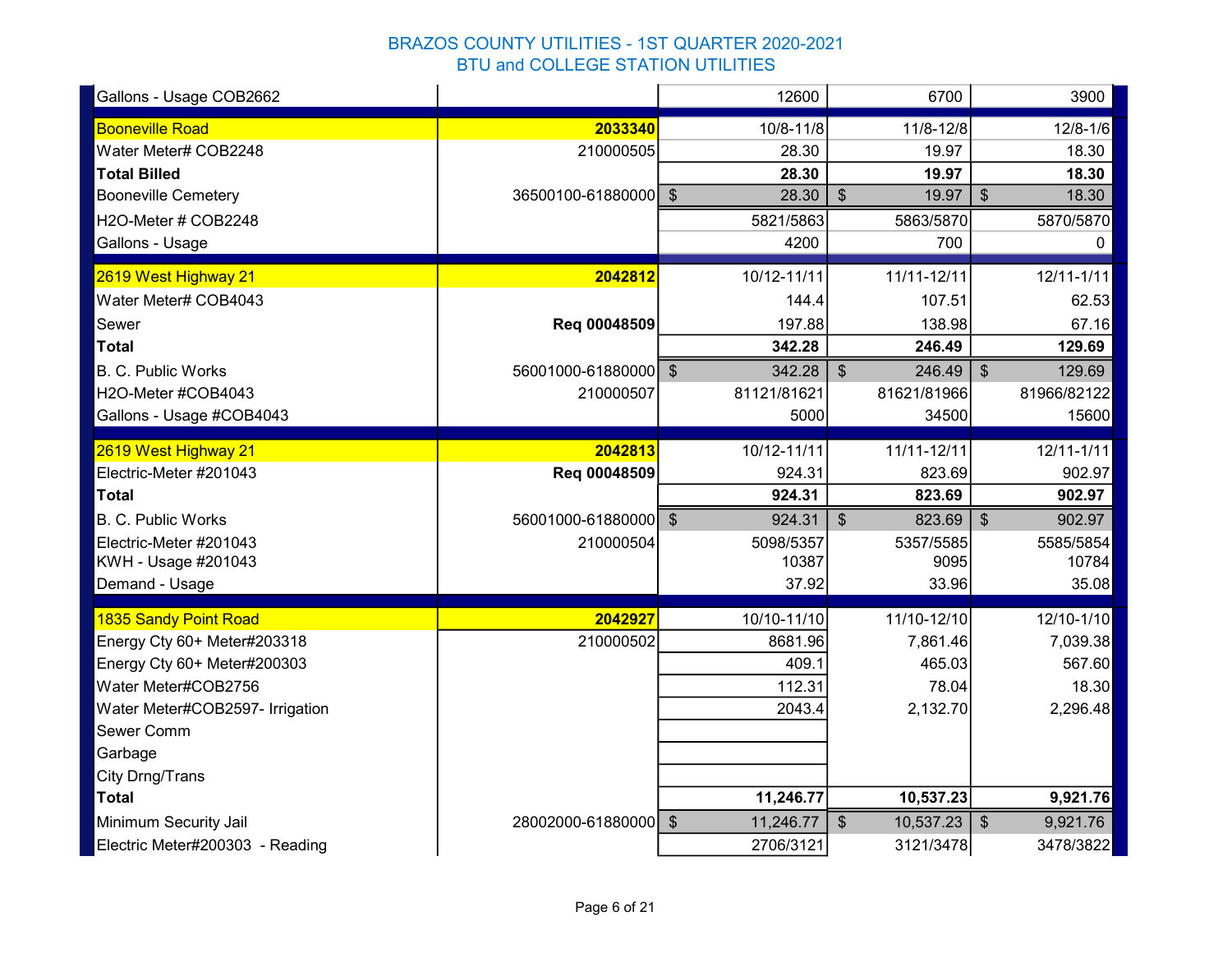| Electric Meter #200303 KWH - Usage                                               |                      | 79734                    | 68438                              | 66182                       |
|----------------------------------------------------------------------------------|----------------------|--------------------------|------------------------------------|-----------------------------|
| Electric Meter #200303 Demand-Usage                                              |                      | 210.24                   | 206.02                             | 164.52                      |
| Energy Cty 60+ #200213 - Reading                                                 |                      | 27563/27799              | 27799/28003                        | 28003/28197                 |
| Energy Cty 60+ #200213 KWH - Usage                                               |                      | 45312                    | 39168                              | 37248                       |
| #200213 Demand-Usage                                                             |                      | 85.25                    | 77.76                              | 67.87                       |
| Water Reading - Meter #COB2756                                                   |                      | 211684/213326            | 213326/215203                      | 215203/217511               |
| Water Usage - Meter #COB2756                                                     |                      | 164200                   | 187700                             | 230800                      |
| Water Reading - Meter #COB2597 - Irrigation                                      |                      | 71661/72056              | 72056/72307                        | 72307/72307                 |
| Water Usage - Meter #COB2597 - Irrigation                                        |                      | 39500                    | 25100                              | $\Omega$                    |
| 1835 Sandy Point Road                                                            | 2043082              | 10/10-11/10              | 11/10-12/10                        | 12/10-1/10                  |
| Elec - Meter# 200148/300154                                                      | 210000503            | 17,716.99                | 14,990.93                          | 14,156.41                   |
| Water - Meter # COB2652                                                          |                      | 3,828.49                 | 3,559.79                           | 3,917.98                    |
| Water - Meter # COB724                                                           |                      | 96.32                    | 34.92                              | 25.40                       |
| Water Comm-Meter# COB4083 - Irrigation                                           |                      | 5,934.64                 | 5,505.62                           | 6,077.52                    |
| Sewer Comm                                                                       |                      |                          |                                    |                             |
| <b>Total Billed</b>                                                              |                      | 27,576.44                | 24,091.26                          | 24,177.31                   |
| Minimum Security Jail - IRG.                                                     | 28002000-61880000 \$ | 27,576.44                | 24,091.26<br>$\sqrt[6]{3}$         | 24,177.31<br>$\mathfrak{F}$ |
| Elec Reading #200148/300154                                                      |                      | 4290/4748                | 4748/5133                          | 5133/5497                   |
| Elec Usage #200148/300154                                                        |                      | 263337                   | 221909                             | 210028                      |
| Demand Usage #200148/300154                                                      |                      | 587.52                   | 499.39                             | 470.02                      |
| H2O Reading #COB724                                                              |                      | 305400/308226            | 308226/310743                      | 310743/313285               |
| H2O Usage #COB724                                                                |                      |                          |                                    |                             |
|                                                                                  |                      |                          |                                    |                             |
|                                                                                  |                      | 282600                   | 251700                             | 254200                      |
| H2O Reading #COB2652                                                             |                      | 151731/153006            | 153006/154199                      | 154199/155540               |
| H2O Usage #COB2652                                                               |                      | 1275000                  | 1193000                            | 1341000                     |
| H2O Meter# COB4083 - Irrigation Reading<br>H2O Meter# COB4083 - Irrigation Usage |                      | 115121/115419<br>29800   | 116419/115459<br>4000              | 115459/115459<br>0          |
|                                                                                  |                      |                          |                                    |                             |
| 2619 West Highway 21 A                                                           | 2043085              | 10/12-11/11              | 11/11-12/11                        | $12/11 - 1/11$              |
| Electric Meter# 202622                                                           | 210000501            | 412.17                   | 387.08                             | 351.64                      |
| City Drng/Trans                                                                  |                      | 49.00                    | 49.00                              | 49.00                       |
| <b>Total Billed</b>                                                              |                      | 461.17                   | 436.08                             | 400.64                      |
| Ag. Extension                                                                    | 37000100-61880000 \$ | 461.17                   | 436.08<br>$\overline{\mathcal{S}}$ | 400.64<br>\$                |
| Electric Meter# 202622 Reading<br>Electric Meter# 202622 Usage                   |                      | 598241/602698<br>4457.00 | 602698/606873<br>4175              | 606873/610650<br>3777       |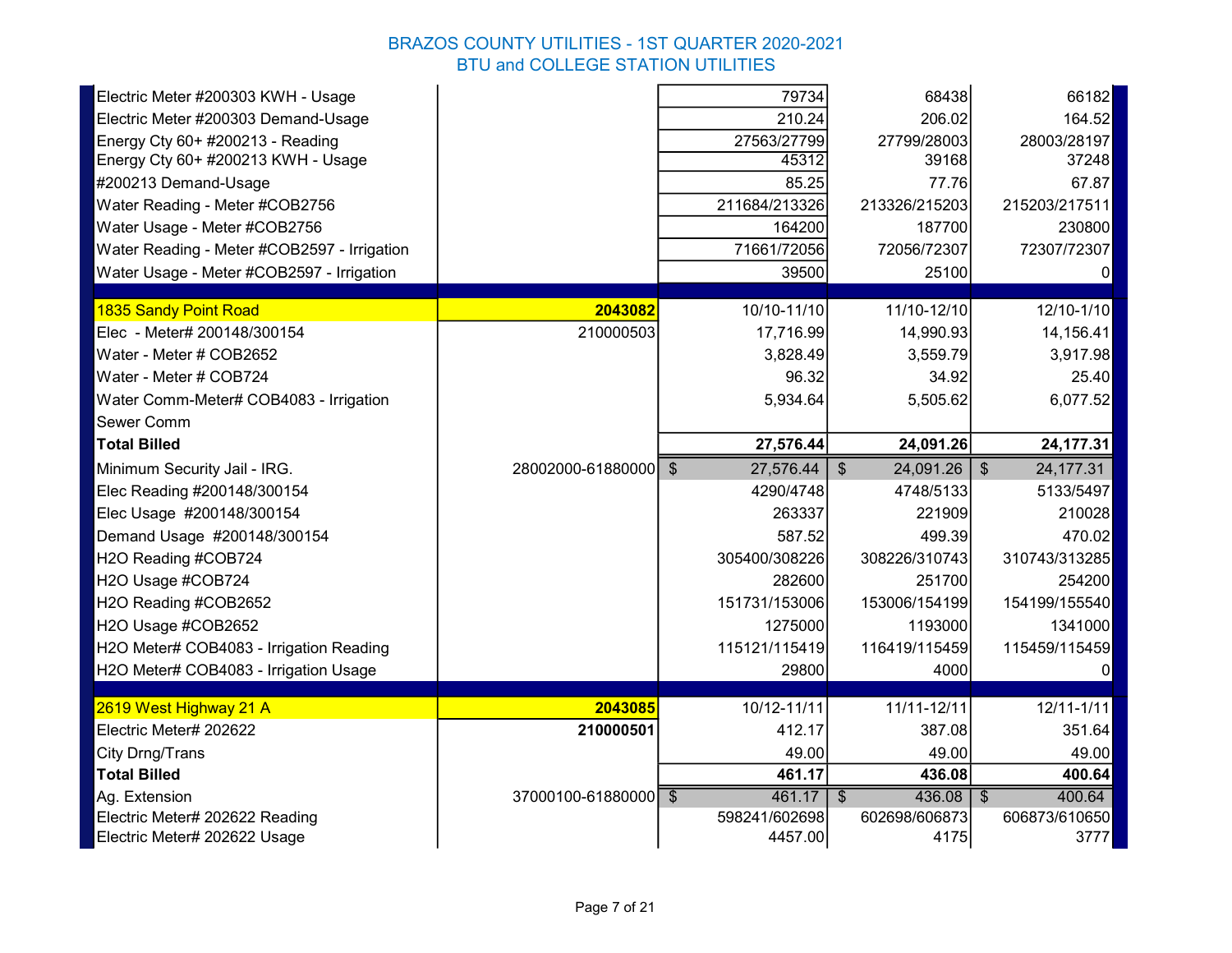| Demand - Usage                                        |                         | 15.87           | 14.48                               | 11.94                     |
|-------------------------------------------------------|-------------------------|-----------------|-------------------------------------|---------------------------|
| 2617 West Highway 21                                  | 2043190                 | 10/12-11/11     | 11/11-12/11                         | $12/11 - 1/11$            |
| Electric                                              |                         | 945.58          | 1,174.80                            | 972.15                    |
| Garbage                                               |                         | 374.32          | 374.32                              | 374.32                    |
| City Drng/Trans                                       |                         | 49.00           | 49.00                               | 49.00                     |
| <b>Total</b>                                          |                         | 1,368.90        | 1,598.12                            | 1,395.47                  |
| B. C. Public Works                                    | 56001000-61880000 \$    | 1,368.90        | 1,598.12<br>$\mathfrak{S}$          | 1,395.47<br>$\frac{1}{2}$ |
| General Meter #202623 Reading                         |                         | 397206/400088   | 400088/402345                       | 402345/405149             |
| General Meter #202623 Usage                           | 210000500               | 2882            | 2257                                | 2804                      |
| General Meter #202623 Demand                          |                         | 32.54           | 16.71                               | 16.71                     |
| General Meter#201263 Reading                          |                         | 0.83            | 23150/27802                         | 27802/34506               |
| General Meter#201263 Usage                            |                         | 3908            | 4652                                | 6704                      |
| General Meter#201263 Demand                           |                         | 12.59           | 46.95                               | 23.47                     |
| General Meter#201163 Reading                          |                         | 1.00            | 1721/1721                           | 1721/1721                 |
| General Meter#201163 Usage                            |                         | 0.00            | 0.00                                | 0.00                      |
| General Meter#201163 Demand                           |                         | 0.00            | 0.00                                | 0.00                      |
|                                                       |                         |                 |                                     |                           |
| 1904 Highway 21                                       | 2046379                 | $9/11 - 10/12$  | 10/12-11/11                         | 11/11-12/11               |
| Water Meter #COB2313                                  |                         | 269.18          | 269.88                              | 243.70                    |
| Water Meter #COB707                                   |                         | 714.41          | 583.27                              | 376.21                    |
| Water Meter# C7514 - Irrigation                       | 210000499               | 298.48          | 299.62                              | 257.82                    |
| Wastewater                                            |                         |                 |                                     |                           |
| <b>Total</b>                                          |                         | 1,282.07        | 1,152.77                            | 877.73                    |
| <b>Brazos Juvenile Justice</b>                        | 31000220-61880000 \$    | 1,282.07        | $\sqrt[6]{\frac{1}{2}}$<br>1,152.77 | $\frac{1}{2}$<br>877.73   |
| H2O-Meter #COB2313                                    | PROJECT #LDETN180       | 30631/30728     | 30728/30842                         | 30842/30941               |
| Gallons - Usage #COB2313                              | Sept will be new proj # | 9700            | 11400                               | 9900                      |
| H2O-Meter #COB707                                     |                         | 79614/80261     | 80261/80894                         | 80894/81432               |
| Gallons - Usage #COB707                               |                         | 64700           | 63300                               | 53800                     |
| H2O-Meter #C7514                                      |                         | 139730/142625   | 142625/144969                       | 144969/146443             |
| Gallons - Usage #C7514                                |                         | 289500          | 2344                                | 147400                    |
|                                                       |                         |                 |                                     |                           |
| <b>Tabor Avenue</b>                                   | 2046467                 | 10/14-11/13     | 11/13-12/14                         | $12/14 - 1/13$            |
| Electric-Meter # 202470-Demand<br>Water Meter#COB5917 | #COB23628               | 189.14<br>15.70 | 161.36<br>14.04                     | 272.89<br>13.80           |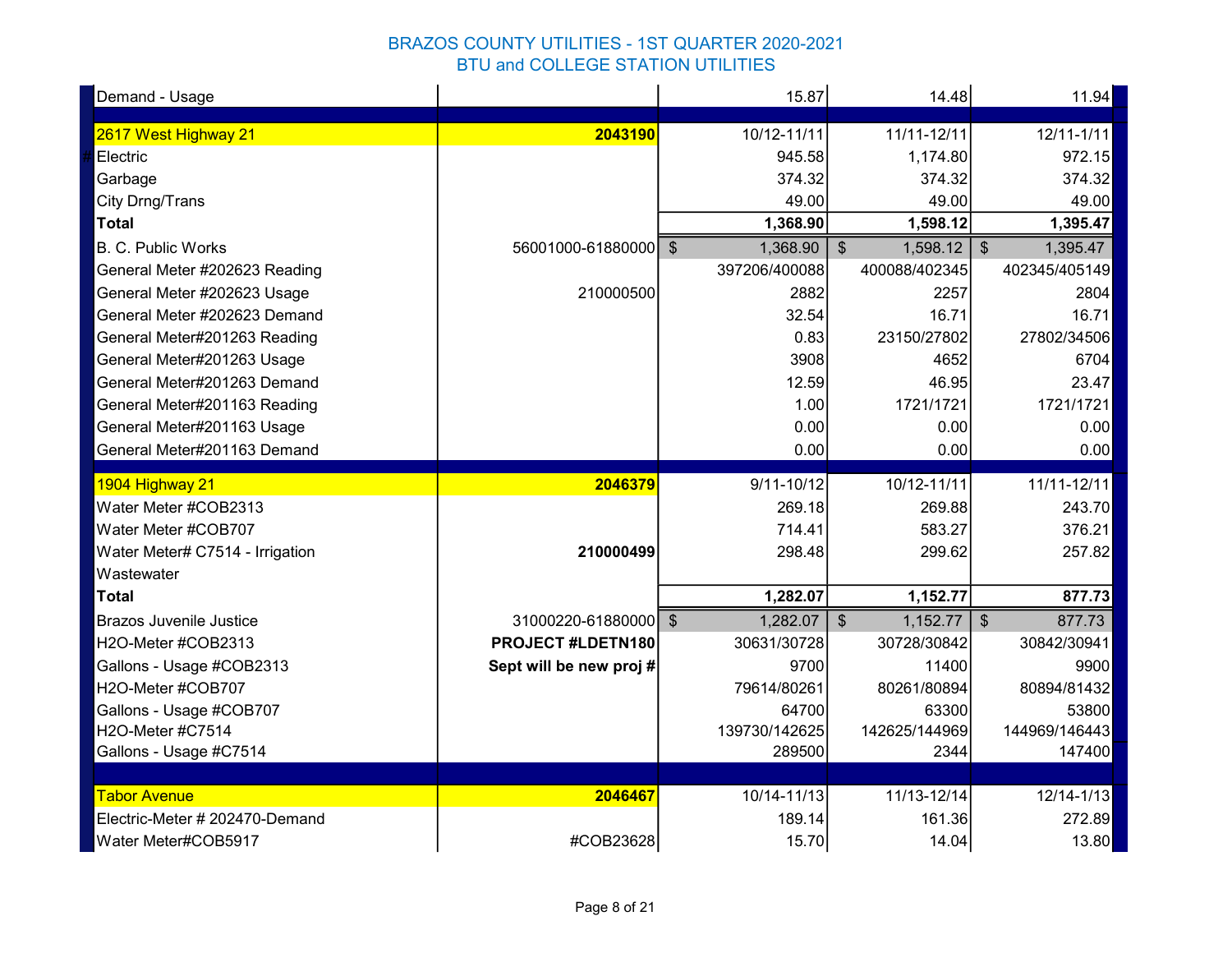| Dusk/Dawn Lgt                 | 210000492            | 21.94         | 21.94                             | 21.94                             |
|-------------------------------|----------------------|---------------|-----------------------------------|-----------------------------------|
| Sewer/City Drng/Trans         |                      | 10.92         | 8.26                              | 7.88                              |
| Solid Waste                   |                      | 49.00         | 49.00                             | 49.00                             |
| Drain - Trans Sm Com          |                      | 49.00         | 49.00                             | 49.00                             |
| <b>Total Billed</b>           |                      | 335.70        | 303.60                            | 414.51                            |
| Arena Hall - County Clerk     | 11210020-61880000 \$ | 335.70        | $\mathfrak{S}$<br>303.60          | 414.51<br>$\mathfrak{S}$          |
| Electric-Meter # 202470       |                      | 175969/177920 | 177920/179559                     | 179559/182451                     |
| KWH - Usage #202470           |                      | 1951          | 1639                              | 2892                              |
| Demand - Usage                |                      | 23.260        | 22.440                            | 17.480                            |
| H2O-Meter # COB5917           | #COB23628            | 182/190       | 190/191                           | 191/191                           |
| Gallons - Usage               |                      | 800           | 100                               | $\Omega$                          |
| 201 North Texas Avenue        | 2063650              | 10/10-11/10   | 11/10-12/10                       | 12/10-1/10                        |
| Electric Meter# 200155        | 210000491            | 1,868.70      | 1,571.77                          | 1,483.16                          |
| Water Meter# COB2216          |                      | 60.19         | 58.28                             | 37.10                             |
| Sewer/Garbage/City Drng/Trans |                      | 308.76        | 305.72                            | 271.90                            |
| <b>Total Billed</b>           |                      | 2,237.65      | 1,935.77                          | 1,792.16                          |
| <b>Health Department</b>      | 26002000-61880000 \$ | 2,237.65      | $\mathcal{S}$<br>1,935.77         | $\mathfrak{S}$<br>1,792.16        |
| Electric Reading 200155       |                      | 72016/72650   | 72650/73194                       | 73194/73736                       |
| <b>KWH - Usage 200155</b>     |                      | 25360         | 21760                             | 21680                             |
| Demand-Usage                  |                      | 66.60         | 54.28                             | 47.64                             |
| Water Reading COB2216         |                      | 17193/17369   | 17369/17537                       | 17537/17616                       |
| Water Usage COB2216           |                      | 17600         | 16800                             | 7900                              |
| <b>HWY 30/Harvey Road</b>     | 2069196              | $9/30 - 11/2$ | 11/2-11/30                        | 11/30-12/31                       |
| Electric-Meter # 202504       |                      | 64.82         | 59.93                             | 76.74                             |
| <b>Total Billed</b>           |                      | 64.82         | 59.93                             | 76.74                             |
| Citizen Coll. St.- Pct. 3     | 56005000-61880000 \$ | 64.82         | 59.93<br>$\overline{\mathcal{S}}$ | $\overline{\mathcal{S}}$<br>76.74 |
| Electric Reading #202504      | 210000490            | 39771/40340   | 40340/40852                       | 40852/41560                       |
| KWH - Usage #202504           |                      | 569           | 512                               | 708                               |
| Demand - Usage                |                      | 3.8           | 2.49                              | 2.97                              |
| 12845 FM 2154 180             | 247799-197910        | 10/15-11/13   | 11/13-12/15                       | $12/15 - 1/15$                    |
| Electric-Meter # 08377766     | new meter #162875197 | 264.18        | 244.89                            | 194.97                            |
| Water-Meter # 19285011        |                      | 15.45         | 15.45                             | 15.45                             |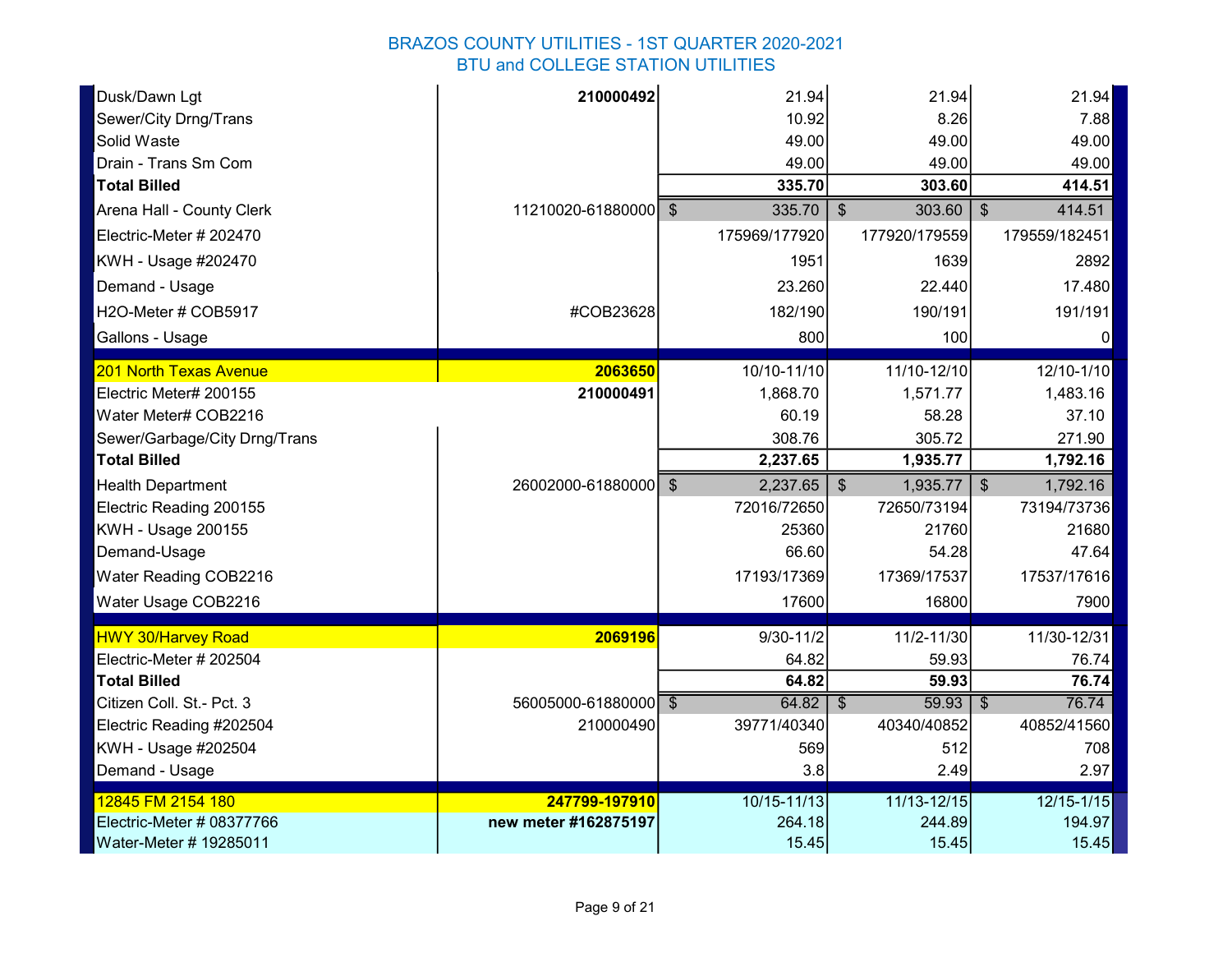| Sanitation                    |                      | 58.46         | 58.46                               | 58.46                               |
|-------------------------------|----------------------|---------------|-------------------------------------|-------------------------------------|
| Sewer/Drain                   | 210000489            | 29.89         | 29.89                               | 29.89                               |
| <b>Total Billed</b>           |                      | 367.98        | 348.69                              | 298.77                              |
| JP Pct 1                      | 24101100-61880000 \$ | 367.98        | $\boldsymbol{\mathsf{S}}$<br>348.69 | $\mathfrak{S}$<br>298.77            |
| <b>Electric Reading</b>       |                      | 3645/5719     | 5719/7614                           | 7614/9046                           |
| <b>Electric Usage</b>         |                      | 2074          | 1895                                | 1432                                |
| <b>Water Reading</b>          |                      | 13.12         | 11.13                               | 11.84                               |
| <b>Water Usage</b>            |                      | 327/328       | 328/329                             | 329/330                             |
| 12845 FM 2154 140             | 247799-198186        | 10/15-11/13   | 11/13-12/15                         | 12/15-1/15                          |
| Electric-Meter # 08377764     | new meter #162875195 | 167.59        | 134.18                              | 120.39                              |
| Water-Meter # 19738675        |                      | 12.40         | 12.40                               | 15.45                               |
| Sanitation                    |                      | 58.46         | 58.46                               | 58.46                               |
| Sewer/Drain                   |                      | 22.83         | 22.83                               | 27.90                               |
| <b>Total Billed</b>           |                      | 261.28        | 227.87                              | 222.20                              |
| <b>BCC Pct 1</b>              | 30101100-61880000 \$ | 261.28        | $\sqrt[6]{\frac{1}{2}}$<br>227.87   | $\boldsymbol{\mathsf{S}}$<br>222.20 |
| <b>Electric Reading</b>       | 210000488            | 93375/94553   | 94553/95451                         | 95451/96250                         |
| <b>Electric Usage</b>         |                      | 1178          | 898                                 | 799                                 |
| <b>Water Reading</b>          |                      | 8.12          | 8.35                                | 7.57                                |
| <b>Water Usage</b>            |                      | 104/104       | 104/104                             | 104/105                             |
|                               |                      |               |                                     |                                     |
| Millican-21303 K. Fleming Ln  | 2075420              | $10/7 - 11/6$ | 11/6-12/7                           | $12/7 - 1/6$                        |
| Electric-Meter # 137055       |                      | 18.66         | 18.16                               | 17.71                               |
| <b>Total Billed</b>           |                      | 18.66         | 18.16                               | 17.71                               |
| Landfill - R&B                | 56005000-61880000 \$ | 18.66         | $\mathfrak{S}$<br>18.16             | 17.71<br>$\$\$                      |
| Electric Reading #137055      | 210000487            | 12469/12500   | 12500/12525                         | 12525/12545                         |
| KWH - Usage #137055           |                      | 31            | 25                                  | 20                                  |
|                               |                      |               |                                     |                                     |
| 1495 Silver Hill Road         | 2075769              | 10/12-11/11   | 11/11-12/11                         | $12/11 - 1/11$                      |
| Electric Meter#202892         |                      | 32.05         | 36.95                               | 50.3                                |
| Water Meter #COB1033          |                      | 14.04         | 13.8                                | 13.8                                |
| Dusk/Dawn Light               |                      | 10.97         | 10.97                               | 10.97                               |
| <b>Total</b>                  |                      | 57.06         | 61.72                               | 75.07                               |
| Citizen Coll. Site-Pct. 2     | 56005000-61880000 \$ | 57.06         | $\boldsymbol{\mathsf{S}}$<br>61.72  | $\$\$<br>75.07                      |
| Electric-Meter Reading#202892 | 210000486            | 29961/30147   | 30147/30388                         | 30388/30779                         |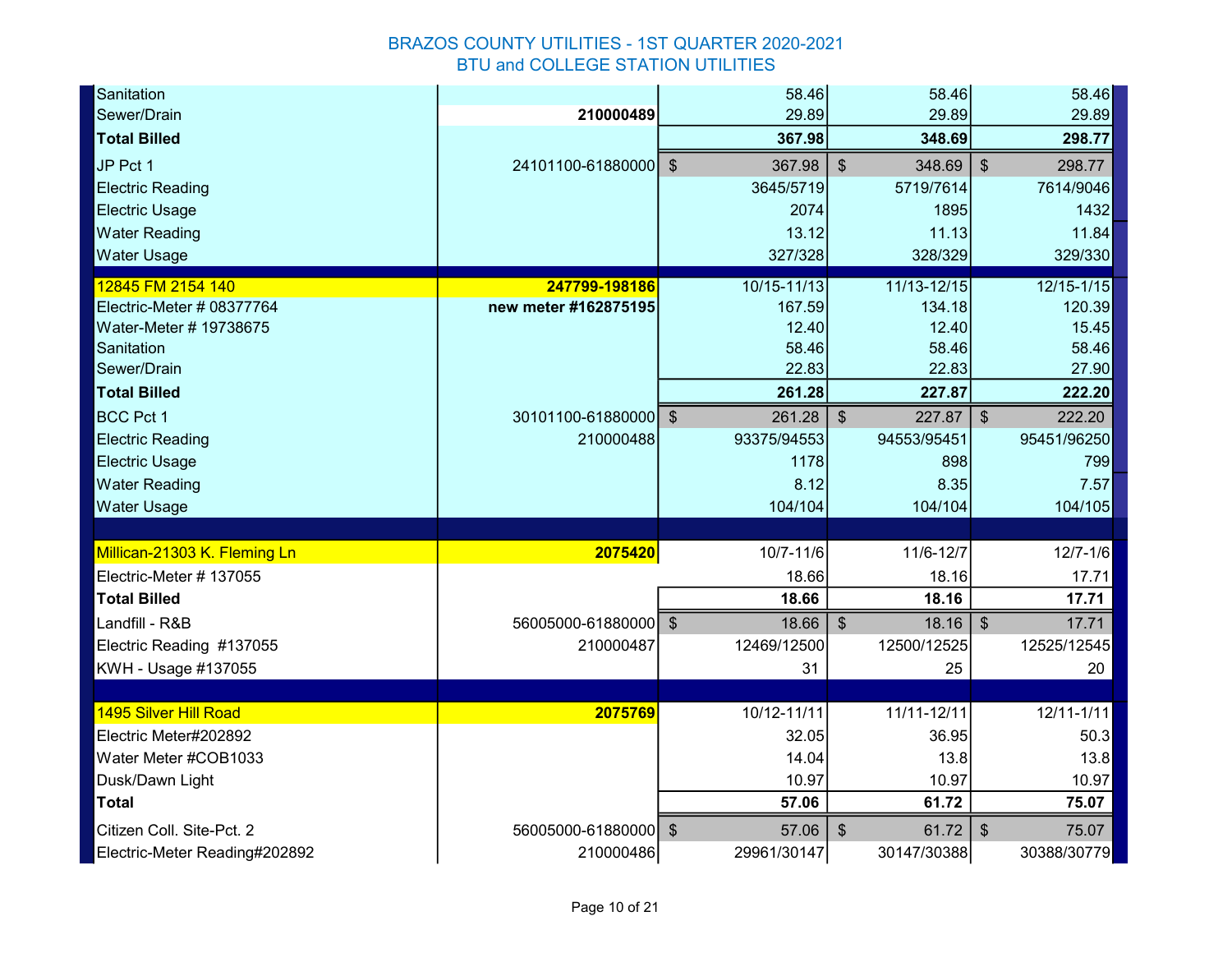| KWH - Usage Meter Usage #202892<br>Demand - Usage<br>Water Meter #COB1033 Reading<br>Water Meter #COB1033 Usage | COB#24709                         | 186.00<br>2.3<br>15/16<br>100 | 241<br>2.57<br>16/16<br>$\Omega$   | 391<br>3.07<br>16/16<br>$\overline{0}$ |
|-----------------------------------------------------------------------------------------------------------------|-----------------------------------|-------------------------------|------------------------------------|----------------------------------------|
| 21303 Kathy Fleming RD G                                                                                        | 2075791                           | 10/7-11/6                     | 11/6-12/7                          | $12/7 - 1/6$                           |
| Electric-Meter # 202058                                                                                         |                                   | 17.20                         | 17.03                              | 17.11                                  |
| <b>Total Billed</b>                                                                                             |                                   | 17.20                         | 17.03                              | 17.11                                  |
| Millican Citizen Coll. Site                                                                                     | 56005000-61880000 \$              | 17.20                         | $\boldsymbol{\mathsf{S}}$<br>17.03 | $\sqrt[6]{\frac{1}{2}}$<br>17.11       |
| Electric Reading #202058                                                                                        | 210000457                         | 2629/2643                     | 2643/2655                          | 2655/2668                              |
| KWH - Usage #202058                                                                                             |                                   | 14                            | 12                                 | 13                                     |
| Demand - Usage                                                                                                  |                                   | 1.89                          | 1.74                               | 2.9                                    |
| 7250 Raymond Stotz. Pkwy.                                                                                       | 2075818                           | 10/9-11/9                     | 11/9-12/9                          | $12/9 - 1/8$                           |
| Electric Meter# 202090                                                                                          |                                   | 25.18                         | 27.42                              | 27.42                                  |
| Dusk/Dawn Light                                                                                                 |                                   | 22.12                         | 22.12                              | 22.12                                  |
| <b>Total Billed</b>                                                                                             |                                   | 47.30                         | 49.54                              | 49.54                                  |
| Citizen Coll. Site-Pct. ?                                                                                       | 56005000-61880000 \$              | 47.30                         | $\boldsymbol{\mathsf{S}}$<br>49.54 | $\sqrt[6]{\frac{1}{2}}$<br>49.54       |
| Electric Reading Meter #202090                                                                                  | 210000485                         | 4345/4452                     | 4452/4585                          | 4585/4718                              |
| Electric - Usage Meter #202090                                                                                  |                                   | 107                           | 133                                | 133                                    |
| Demand - Usage                                                                                                  |                                   | 1.32                          | 2.58                               | 1.96                                   |
|                                                                                                                 |                                   |                               |                                    |                                        |
|                                                                                                                 | 2075819                           | 10/6-11/4                     | 11/5-12/7                          | $12/7 - 1/6$                           |
| 15227 Royder Road                                                                                               | Req 00048509                      | 11.06                         | 11.06                              | 11.06                                  |
| Security Light (building will be later)<br>Dusk/Dawn Light                                                      | 56001000-61880000 \$<br>210000483 | 11.06                         | $\boldsymbol{\mathsf{S}}$<br>11.06 | $\frac{1}{2}$<br>11.06                 |
|                                                                                                                 |                                   |                               |                                    |                                        |
| 9125 Mumford Rd.                                                                                                | 2077216                           | 10/13-11/12                   | 11/12-12/12                        | 12/12-1/12                             |
| Electric Meter#202753                                                                                           |                                   | 38.79                         | 43.90                              | 50.71                                  |
| <b>Total Billed</b>                                                                                             |                                   | 38.79                         | 43.90                              | 50.71                                  |
| Citizen Coll. Site-Pct. 4                                                                                       | 56005000-61880000 \$              | 38.79                         | 43.90<br>$\overline{\mathcal{S}}$  | 50.71<br>$\overline{\mathcal{S}}$      |
| Electric-Meter # 202753                                                                                         | 210000484                         | 2563/2829                     | 2829/3154                          | 3154/3559                              |
| KWH - Usage #202753                                                                                             |                                   | 266                           | 325                                | 405                                    |
| Demand - Usage                                                                                                  |                                   | 1.87                          | 3.23                               | 3.39                                   |
| 1904 Hwy 21                                                                                                     | 2046376                           | $9/11 - 10/12$                | 10/12-11/11                        | 11/11-12/11                            |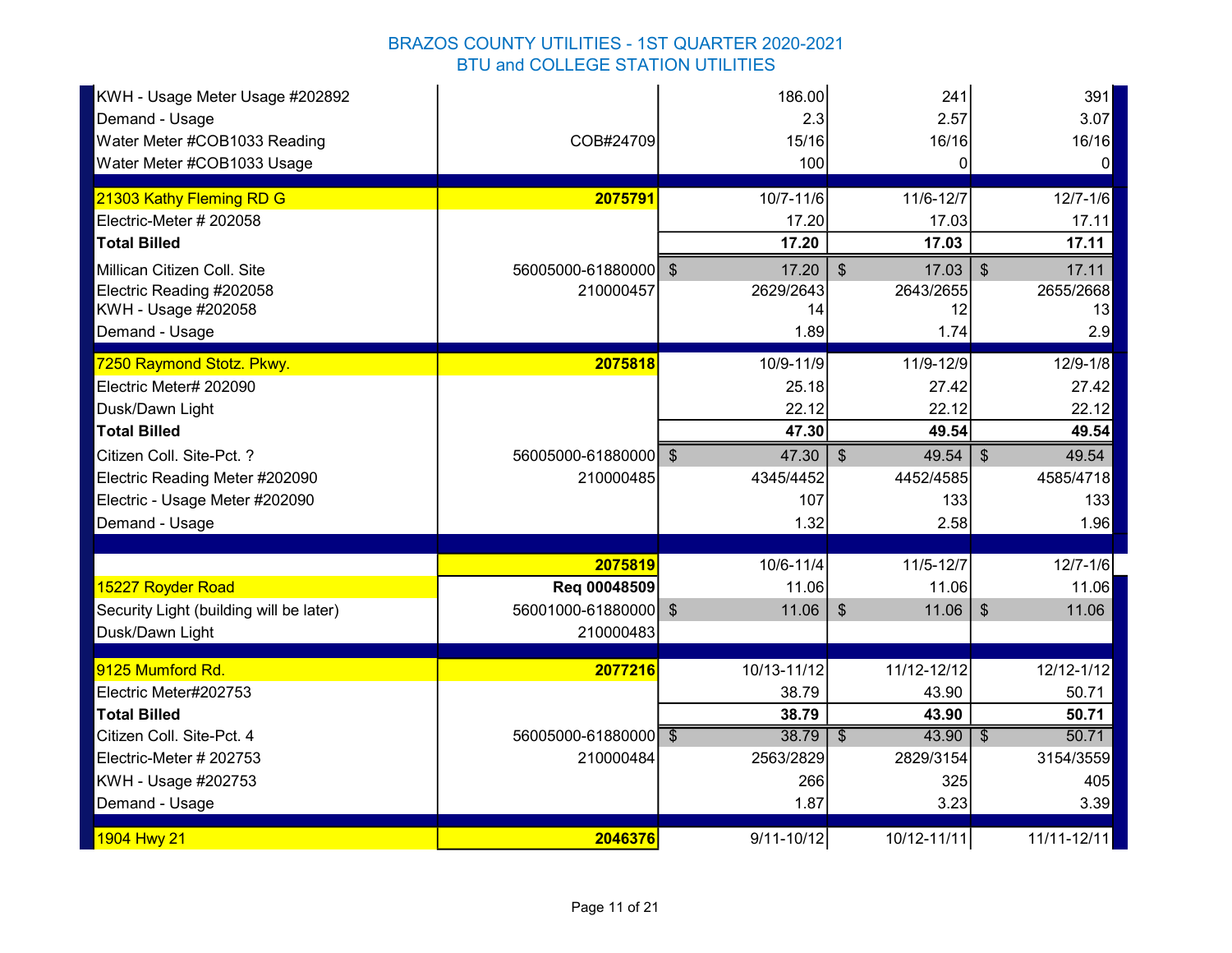| Electric Meter# 200699  |                         | 7635.73       | 6989.92                    | 5850.35                   |
|-------------------------|-------------------------|---------------|----------------------------|---------------------------|
| Garbage                 | 210000459               | 420           | 420                        | 420                       |
| City Drng/Trans         |                         | 49.00         | 49.00                      | 49.00                     |
| <b>Total</b>            |                         | 8,104.73      | 7,458.92                   | 6,319.35                  |
| Juvenile Justice Center | 31000200-61880000 \$    | 8,104.73      | $\mathfrak{F}$<br>7,458.92 | $\frac{1}{2}$<br>6,319.35 |
| Electric-Meter #200699  | PROJECT #LDETN180       | 8126/9314     | 9314/10327                 | 10327/11218               |
| KWH - USAGE #200699     | Sept will be new proj # | 114060        | 97241                      | 85569                     |
| Demand - Usage          |                         | 249.89        | 2490                       | 196.22                    |
| 21550 Kathy Fleming Rd  | 2043084                 | 10/7-11/6     | 11/6-12/7                  | $12/7 - 1/6$              |
| Electric-Meter # 144519 |                         | 138.61        | 137.4                      | 123.17                    |
| <b>Total Billed</b>     |                         | 138.61        | 137.4                      | 123.17                    |
| South Tower - Millican  | 11000500-61880000 \$    | 138.61        | $\mathfrak{S}$<br>137.40   | 123.17<br>$\mathfrak{S}$  |
| Electric-Meter # 144519 | 210000460               | 160280/161709 | 161709/163124              | 163124/164373             |
| KWH-Usage #144519       |                         | 1429          | 1415                       | 1249                      |
| Demand-Usage            |                         | 3.03          | 2.93                       | 2.81                      |
|                         |                         |               |                            |                           |
| 207 S Washington Ave    | 2016114                 | $9/30 - 11/2$ | 11/2-11/30                 | 11/30-12/31               |
| Water-Meter # COB2415   |                         | 39.68         | 36.11                      | 36.82                     |
| Wastewater              |                         | 30.68         | 24.98                      | 26.12                     |
| <b>Total Billed</b>     |                         | 70.36         | 61.09                      | 62.94                     |
| Admin Bldg              | 11000500-61880000 \$    | 70.36         | $\mathcal{S}$<br>61.09     | $\frac{1}{2}$<br>62.94    |
| Water - Reading COB2415 | 210000481               | 10420/10480   | 10480/10525                | 10525/10573               |
| Water - Usage COB2415   |                         | 6000          | 4500                       | 4800                      |
| 200 Texas Ave           | 2016113                 | $9/30 - 11/2$ | 11/2-11/30                 | 11/30-12/31               |
| Water-Meter #COB2386    |                         | 59.91         | 70.62                      | 42.77                     |
| Wastewater              |                         | 62.98         | 80.08                      | 35.62                     |
| <b>Total Billed</b>     | 11000500-61880000       | 122.89        | 150.70                     | 78.39                     |
| Water - Reading COB2386 | Admin Bldg              | 21877/22022   | 22022/22212                | 913/916                   |
| Water - Usage COB2386   | 210000482               | 14500         | 19000                      | 7300                      |
| 200 Texas Ave           | 2016112                 | $9/30 - 11/2$ | 11/2-11/30                 | 11/30-12/31               |
| Electric-Meter # 200735 |                         | 7427.35       | 5910.31                    | 5,231.76                  |
| Water-Meter # COB523    | COB#62484               | 82.43         | 97.19                      | 17.69                     |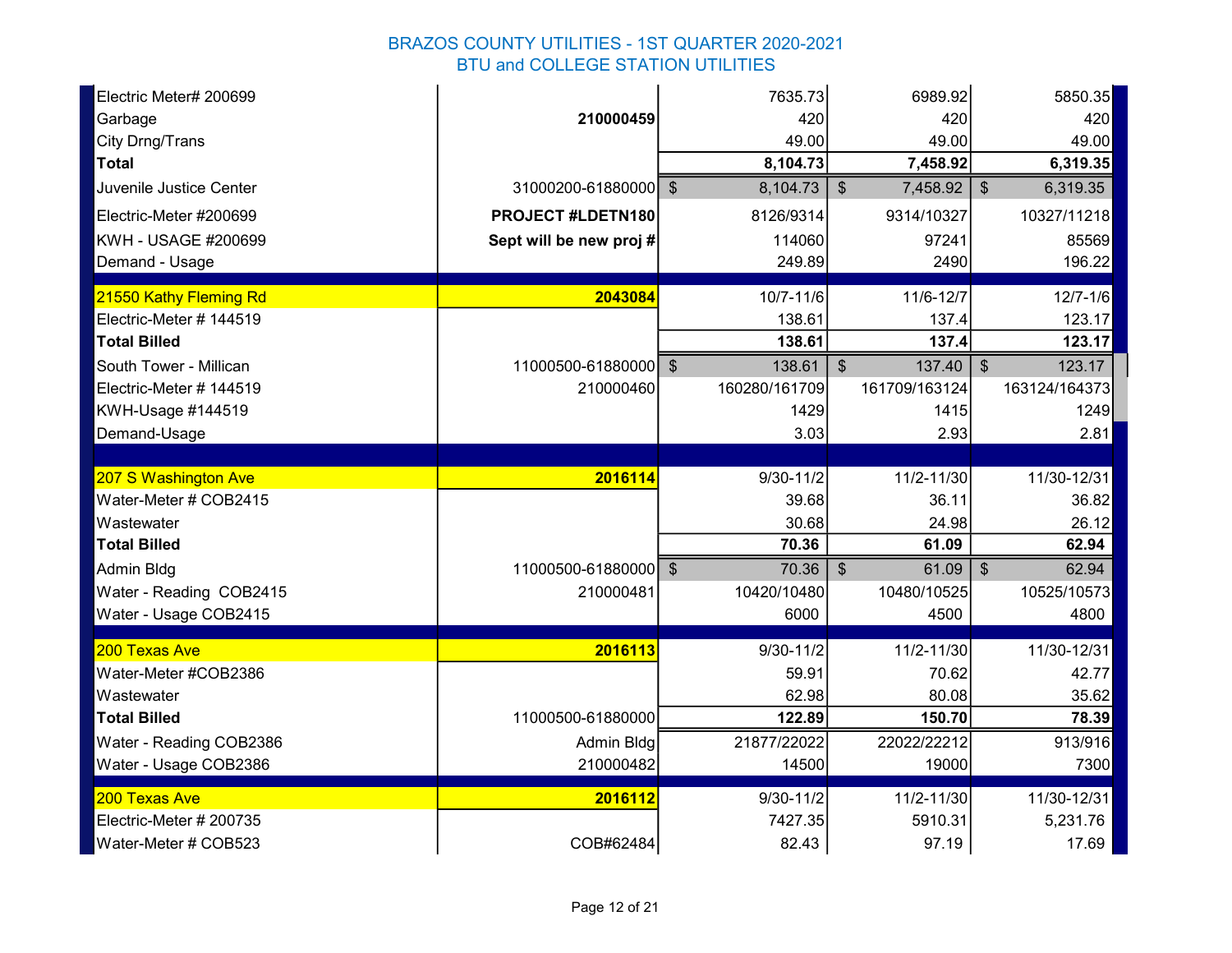| Wastewater<br>Solid Waste     |                          | 116.18<br>280.00 | 139.74<br>280.00                      | 12.82<br>280.00                     |
|-------------------------------|--------------------------|------------------|---------------------------------------|-------------------------------------|
| Drainage/Transportation       |                          | 49.00            | 49.00                                 | 49.00                               |
| <b>Total Billed</b>           |                          | 7,954.96         | 6,476.24                              | 5,591.27                            |
| Admin Bldg                    | 11000500-61880000 \$     | 7,954.96         | $\boldsymbol{\mathsf{S}}$<br>6,476.24 | $\sqrt[6]{\frac{1}{2}}$<br>5,591.27 |
| Electric Reading #200735      | 210000456                | 54875/55447      | 55447/55879                           | 55879/56278                         |
| Electric Usage #200735        |                          | 109824           | 82944                                 | 76608                               |
| <b>Demand Usage</b>           |                          | 246.34           | 208.7                                 | 174.91                              |
| Water Reading - COB523        | COB#62484                | 13112/13397      | 13397/13744                           | 13744/13757                         |
| Water Usage - COB523          |                          | 28500            | 34700                                 | 1300                                |
| 13071 Ferrell Creek Road      | 2042814                  | 9/19-10/19       | 10/19/11/19                           | 11/19-12/20                         |
| Electric - Meter# 144714      |                          | 16.43            | 16.00                                 | 16.00                               |
| Light                         | Req 00048509             | 11.06            | 11.06                                 | 11.06                               |
| <b>Total Billed</b>           |                          | 27.49            | 27.06                                 | 27.06                               |
| R&B                           | 56001000-61880000 \$     | 27.49            | $\mathcal{S}$<br>27.06                | $\mathfrak{S}$<br>27.06             |
| Electric - Reading #144714    | 210000462                | 615/620          | 620/620                               | 620/620                             |
|                               |                          | 5                | $\Omega$                              | $\Omega$                            |
| Electric - Usage #144714      |                          |                  |                                       |                                     |
| 5827 Leonard Road             | 2212626                  | 10/10-11/10      | 11/10-12/10                           | 12/10-1/10                          |
| General Service Meter# 200183 | <b>New Meter #203742</b> | 4,696.19         | 4,051.06                              | 4,118.50                            |
| Water Comm Meter# COB656      |                          | 91.93            | 85.98                                 | 113.11                              |
| Sewer                         |                          | 48.16            | 38.66                                 | 81.98                               |
| Garbage                       |                          | 1,046.03         | 1,046.03                              | 1,046.03                            |
| Drain-Trans Lg Com            |                          | 210.00           | 210.00                                | 210.00                              |
| <b>Total Billed</b>           | 210000454                | 6,092.31         | 5,431.73                              | 5,569.62                            |
| Expo                          | 36000100-61880000 \$     | 6,092.31         | $\mathfrak{F}$<br>5,431.73            | $\frac{1}{2}$<br>5,569.62           |
| Electric - Reading #200183    | #203742                  | 25423/25747      | 25747/26010                           | 26010/26259                         |
| Electric - Usage #200183      |                          | 62208            | 50496                                 | 47808                               |
| Electric Meter #200183 DEMAND |                          | 176.26           | 161.09                                | 174.34                              |
| Water Reading - #COB656       |                          | 119593/119699    | 119699/119780                         | 119780/119975                       |
| Water Usage - #COB656         |                          | 10600            | 8100                                  | 19500                               |
| 1700 Highway 21               | 2213212                  | $9/11 - 10/12$   | 10/12-11/11                           | 11/11-12/11                         |
| General Service Meter# 201020 |                          | 3,949.34         | 3,651.91                              | 3377.18                             |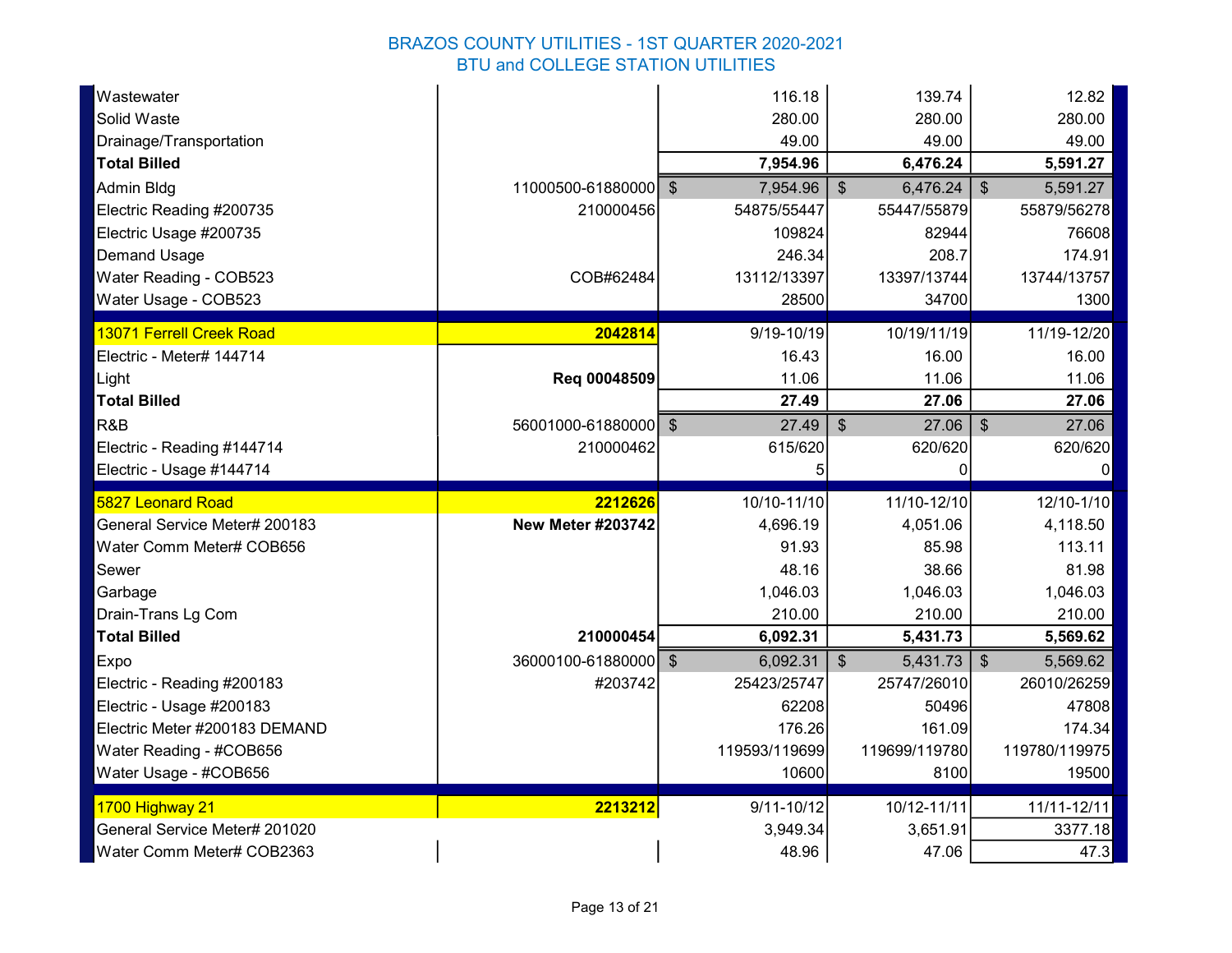| Water Comm Meter# COB2667 - Irrigation     |                      | 169.15        | 283.15                    | 194.86                                |
|--------------------------------------------|----------------------|---------------|---------------------------|---------------------------------------|
| Wastewater                                 |                      | 45.50         | 42.46                     | 42.84                                 |
| Solid Waste                                |                      | 125.00        | 125.00                    | 125                                   |
| <b>Total Billed</b>                        | 210000452            | 4,337.95      | 4,149.58                  | 3,787.18                              |
| SO Admin                                   | 28000100-61880000 \$ | 4,337.95      | $\mathcal{S}$<br>4,149.58 | \$<br>3,787.18                        |
| Electric - Reading #201020                 |                      | 71101/71744   | 71744/72311               | 72311/72833                           |
| Electric - Usage #201020                   |                      | 61728         | 54432.00                  | 50112                                 |
| <b>Demand Usage</b>                        |                      | 119.71        | 118.37                    | 109.92                                |
| Water Reading - Meter #COB2363             |                      | 10517/10616   | 10616/10707               | 10707/10799                           |
| Water Usage #COB2363                       |                      | 9900          | 9100                      | 9200                                  |
| Water Reading - Meter #COB2667             |                      | 113001/113605 | 113605/114688             | 114688/115400                         |
| Water Usage #COB2667                       |                      | 60400         | 108300.00                 | 71200                                 |
| <b>5827 Leonard Road</b>                   | 2212625              | 10/10-11/11   | 11/10-12/10               | 12/10-1/10                            |
| General Service Meter# 200152              | #200458              | 4,014.85      | 4,153.09                  | 4,024.06                              |
| Water Meter #COB673                        |                      | 100.73        | 142.86                    | 128.82                                |
| Water Meter# C7552(irrigation eff 4/12/13) |                      | 151.54        | 158.44                    | 117.98                                |
| Sewer                                      |                      | 62.22         | 129.48                    | 107.06                                |
| <b>Total Billed</b>                        |                      | 4,329.34      | 4,583.87                  | 4,377.92                              |
| Expo                                       | 36000100-61880000 \$ | 4,329.34      | $\mathcal{S}$<br>4,583.87 | 4,377.92<br>$\boldsymbol{\mathsf{S}}$ |
| Electric - Reading #200152                 | 210000451            | 36152/36619   | 36619/37131               | 37131/37601                           |
| Electric - Usage #200152                   |                      | 37360         | 40960                     | 37600                                 |
| General Service Meter# 200152-demand       |                      | 197.44        | 197.44                    | 197.44                                |
| Water - Reading #COB673                    |                      | 31757/31870   | 31870/32190               | 32190/32451                           |
| Water - Usage #COB673                      |                      | 14300         | 32000                     | 26100                                 |
| Water - Reading #C7552                     |                      | 15300/15830   | 15830/16389               | 16389/16778                           |
| Water - Usage #C7552                       |                      | 53000         | 55900                     | 38900                                 |
| <b>5827 Leonard Road</b>                   | 2212627              | 10/10-11/10   | 11/10-12/10               | 12/10-1/10                            |
| General Service Meter# 200186              |                      | 3,888.89      | 4,046.20                  | 3,464.96                              |
| Water Comm Meter# COB671                   |                      | 270.25        | 283.10                    | 259.78                                |
| Water Comm Meter# COB674                   |                      | 234.26        | 254.78                    | 217.54                                |
| Sewer                                      |                      |               |                           |                                       |
| <b>Total Billed</b>                        |                      | 4,393.40      | 4,584.08                  | 3,942.28                              |
| Expo                                       | 36000100-61880000 \$ | 4,393.40      | 4,584.08<br>$\frac{1}{2}$ | $\frac{1}{2}$<br>3,942.28             |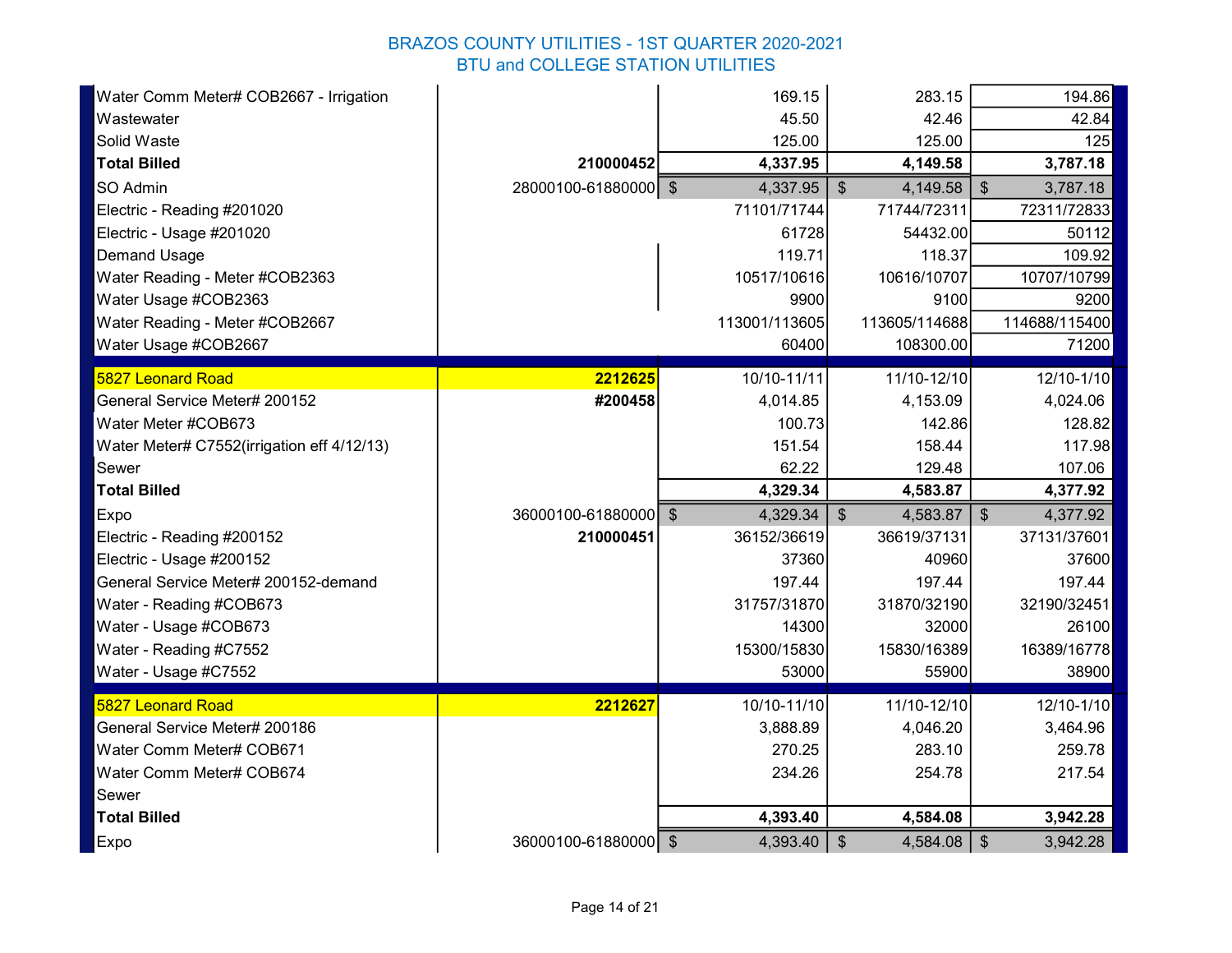| Electric - Reading #200186                             | 210000450            | 57334/57761       | 57761/58153               | 58153/58547                         |
|--------------------------------------------------------|----------------------|-------------------|---------------------------|-------------------------------------|
| Electric - Usage #200186                               |                      | 34160             | 31360                     | 31520                               |
| Electric - Reading #200186 DEMAND                      |                      | 197.20            | 217.76                    | 172.16                              |
| Water Reading #COB671                                  |                      | 41813/42109       | 42109/42350               | 42350/42462                         |
| Water Usage #COB671                                    |                      | 29600             | 24100                     | 11200                               |
| Water Reading #COB674                                  |                      | 33149/33428       | 33428/33816               | 33816/34235                         |
| Water Usage #COB6674                                   |                      | 27900             | 38800                     | 41900                               |
| 5827 Leonard Road #E                                   | 2300181              | 10/10-11/10       | 11/10-12/10               | 12/10-1/10                          |
| Electric Meter #200187 New Meter # 200786              |                      | 1800.81           | 1717.87                   | 1745.51                             |
| Water Meter C7551                                      | 210000449            | 77.52             | 63.24                     | 46.58                               |
| Sewer                                                  |                      | 91.1              | 68.3                      | 41.7                                |
| <b>Total Billed</b>                                    |                      | 1,969.43          | 1,849.41                  | 1,833.79                            |
| Expo                                                   | 36000100-61880000    | 1,969.43          | 1849.41                   | 1833.79                             |
| Electric Meter #200187 - Reading                       |                      | 5887/5964         | 5964/6032                 | 6032/6103                           |
| Electric Meter #200187 - Usage KWH                     |                      | 18480             | 16320                     | 17040                               |
| Electric Meter #200187 - Demand KW                     |                      | 81.84             | 81.84                     | 81.84                               |
| <b>Water Reading</b>                                   |                      | 19179/19398       | 19398/19557               | 19557/19646                         |
| <b>Water Usage</b>                                     |                      | 21900             | 15900                     | 8900                                |
| 5827 Leonard Rd #D                                     | 2212628              | 10/10-11/11       | 11/10-12/10               | 12/10-1/10                          |
| Electric                                               |                      | 886.63            | 803.42                    | 724.60                              |
| Water Meter #COB21919                                  | #COB21919            | 80.31             | 99.35                     | 78.89                               |
| Water Meter #COB14619                                  | 210000448            | 1,364.33          | 539.89                    | 50.80                               |
| Water Meter #C7694 Irrig.                              |                      | 62.88             | 93.28                     | 60.60                               |
| Water Meter #COB2448 Irrig.                            |                      |                   |                           |                                     |
| Sewer/Garbage                                          |                      |                   |                           |                                     |
| <b>Total Billed</b>                                    |                      | 2,394.15          | 1,535.94                  | 914.89                              |
| Expo                                                   | 36000100-61880000 \$ | 2,394.15          | $\sqrt[3]{2}$<br>1,535.94 | 914.89<br>$\boldsymbol{\mathsf{S}}$ |
| Electric - Reading #144358                             |                      | 26321/26536       | 26536/26774               | 26774/27080                         |
| Electric - Usage #144358                               |                      | 215               | 238                       | 306                                 |
|                                                        |                      |                   |                           |                                     |
| Electric Meter #144358 demand                          |                      | 7.1               | 8.82                      | 9.44                                |
| Electric - Reading #144360<br>Electric - Usage #144360 |                      | 26553/26622<br>69 | 26622/27034<br>412        | 27034/27319<br>285                  |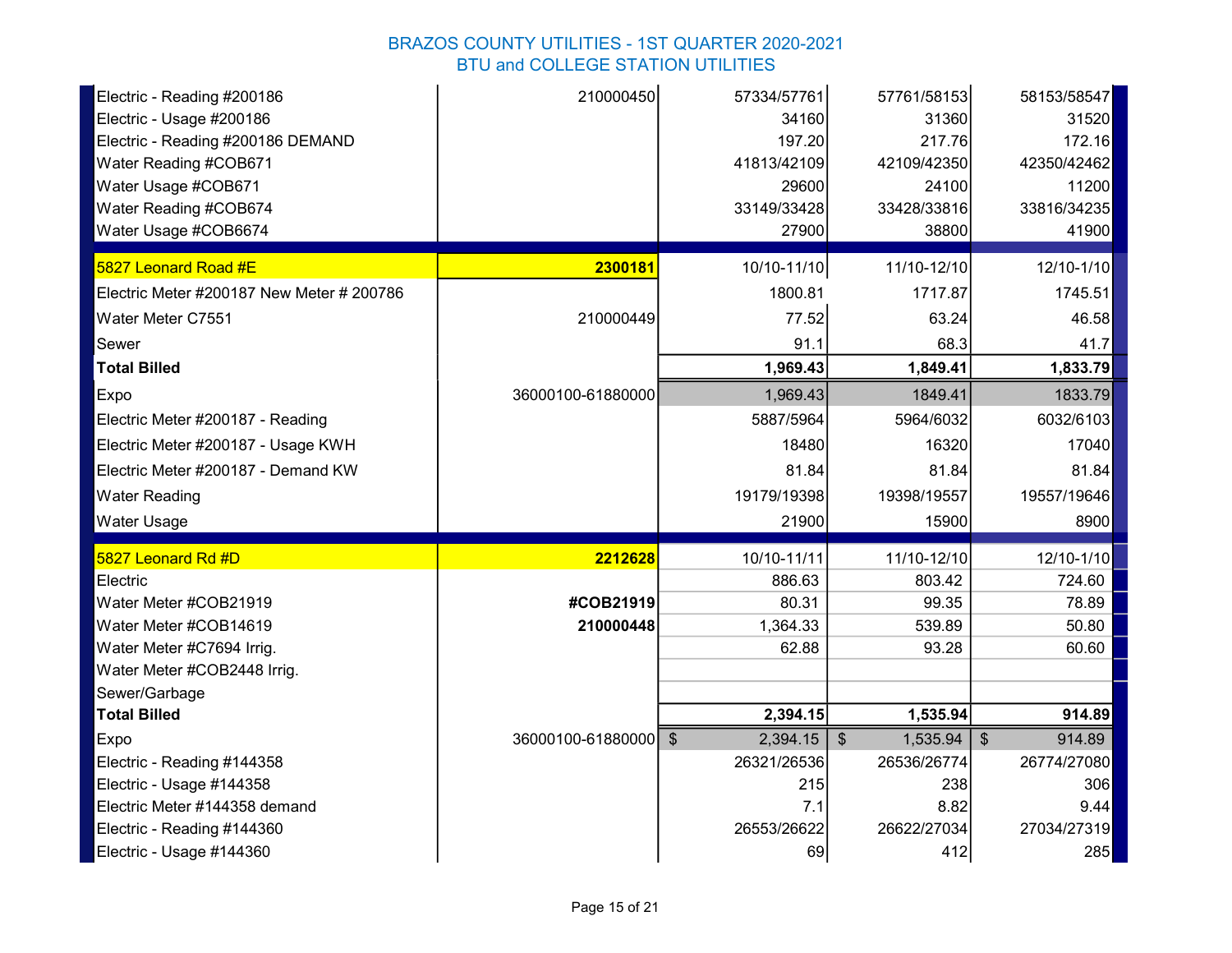| Electric Meter #144360 demand  |          | 3.88        | 11.53       | 5.74        |
|--------------------------------|----------|-------------|-------------|-------------|
| Electric - Reading #144356     |          | 21910/22501 | 22501/23372 | 23372/23984 |
| Electric - Usage #144356       |          | 591         | 871         | 612         |
| Electric Meter #144356 demand  |          | 10.51       | 18.35       | 15.02       |
| Electric - Reading #144359     |          | 40936/41331 | 41331/41895 | 41895/42401 |
| Electric - Usage #144359       |          | 395         | 564         | 506         |
| Electric Meter# 144359 demand  |          | 8.320       | 16.08       | 12.08       |
| Electric - Reading #144353     |          | 51717/52149 | 52149/52557 | 52557/52894 |
| Electric - Usage #144353       |          | 432         | 408         | 337         |
| Electric Meter# 144353 demand  |          | 7.760       | 7.91        | 11.81       |
| Electric - Reading #144349     |          | 55477/55807 | 55807/56428 | 56428/56818 |
| Electric - Usage #144349       |          | 330         | 621         | 390         |
| Electric Meter #144349 demand  |          | 7.5500      | 13.49       | 10.24       |
| Electric - Reading #144355     |          | 77195/77907 | 77907/78577 | 78577/79205 |
| Electric - Usage #144355       |          | 712         | 670         | 628         |
| Electric Meter #144355 demand  |          | 11.350      | 13.49       | 9.28        |
| Electric - Reading #144354     |          | 74215/74708 | 74708/75481 | 75481/76125 |
| Electric - Usage #144354       |          | 493         | 773         | 644         |
| Electric Meter #1443584 demand |          | 7.57        | 13.58       | 1.88        |
| Electric - Reading #144350     |          | 89352/90007 | 90007/90526 | 90526/91288 |
| Electric - Usage #144350       |          | 655         | 519         | 762         |
| Electric Meter #144350 demand  |          | 9.14        | 9.5         | 13.46       |
| Electric - Reading #144406     |          | 87210/87894 | 87894/88590 | 88590/89630 |
| Electric - Usage #144406       |          | 684         | 696         | 1040        |
| Electric Meter #144406 demand  |          | 11.2        | 11.91       | 16.05       |
| Electric - Reading #144405     |          | 13786/13865 | 13865/14095 | 14095/14248 |
| Electric - Usage #144405       |          | 79          | 230         | 153         |
| Electric Meter #144405 demand  |          | 4.76        | 4.78        | 6.44        |
| Electric - Reading #144351     |          | 88548/89018 | 89018/89953 | 89953/90342 |
| Electric - Usage #144351       |          | 470         | 935         | 389         |
| Electric Meter #144351 demand  |          | 19.160      | 18.9        | 18.11       |
| Water Reading - COB21919       | COB21919 | 3777/3821   | 3821/3940   | 3940/3957   |
| Water Usage - COB21919         |          | 4400        | 11900       | 1700        |
| Water Reading - COB14619       |          | 5863/5943   | 5943/6028   | 6028/6129   |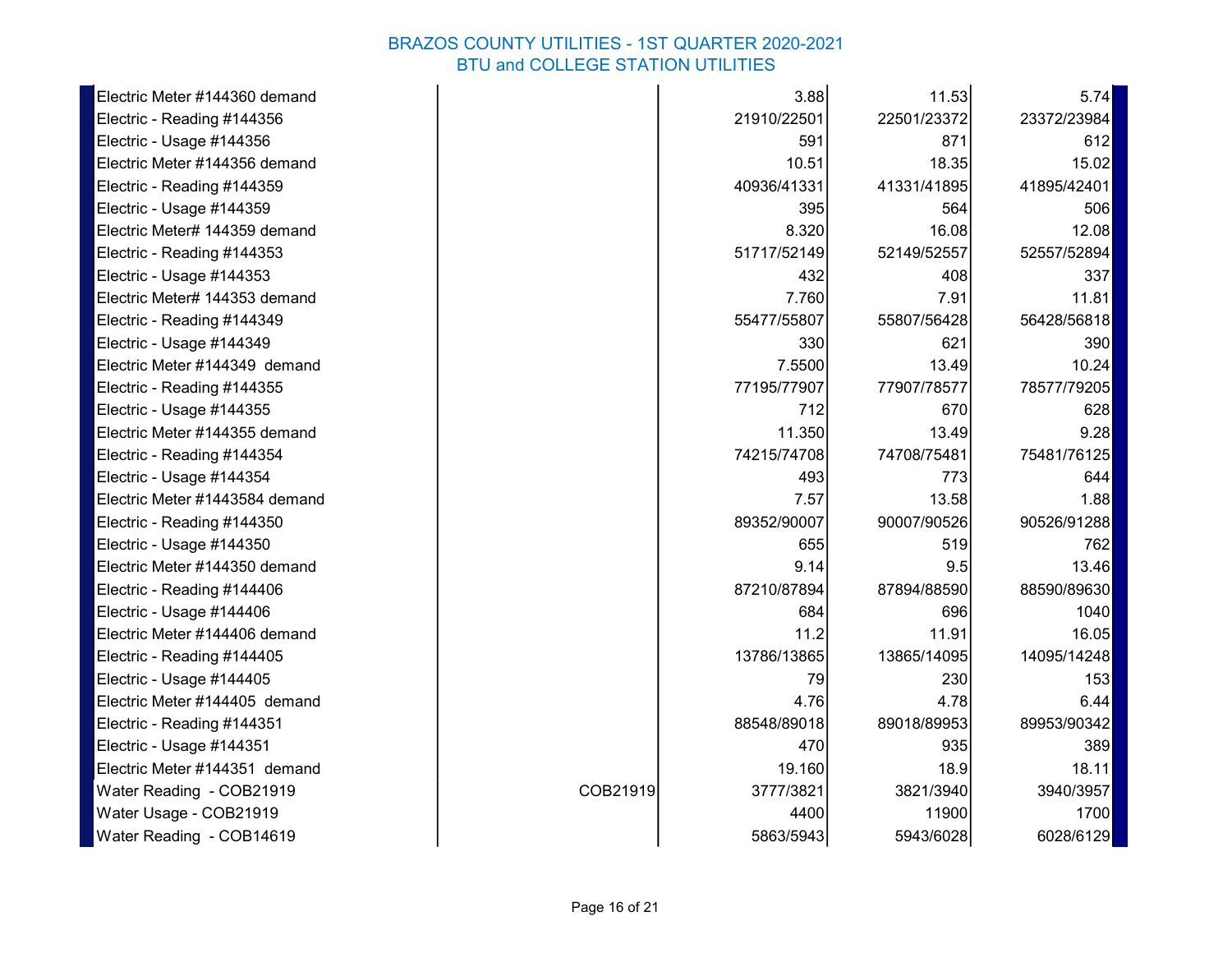| Water Usage - COB14619<br>Water Reading - C7694<br>Water Usage - C7694<br>Water Usage-COB2448<br>Water Reading - COB2448 |                           | 8000<br>137948/140090<br>214200<br>175187/178564<br>337700 | 8500<br>140090/140716<br>62600<br>178564/179993<br>142900 | 10100<br>140716/140716<br>0<br>179993/179993<br>0 |
|--------------------------------------------------------------------------------------------------------------------------|---------------------------|------------------------------------------------------------|-----------------------------------------------------------|---------------------------------------------------|
| 1904 Hwy 21                                                                                                              | 2222795                   | $9/11 - 10/12$                                             | 10/12-11/11                                               | 11/11-12/11                                       |
| Electric Meter# 200701                                                                                                   |                           | 805.39                                                     | 907.07                                                    | 961.42                                            |
| City Drng/Trans                                                                                                          | 210000455                 | 75.88                                                      | 65.62                                                     | 94.02                                             |
| <b>Total Billed</b>                                                                                                      |                           | 881.27                                                     | 972.69                                                    | 1,055.44                                          |
| Juvenile - Portable Bldgs                                                                                                | 31000200-61880000 \$      | 881.27                                                     | $\sqrt[6]{\frac{1}{2}}$<br>972.69                         | $\frac{1}{2}$<br>1,055.44                         |
| Electric - Reading Meter #200701                                                                                         | PROJECT #LDETN180         | 15254/15335                                                | 15335/15423                                               | 15423/15525                                       |
| Electric - Usage Meter #200701                                                                                           | Sep will be new project # | 6480                                                       | 7040                                                      | 8160                                              |
| <b>Electric - Reading Demand</b>                                                                                         |                           | 37.44                                                      | 46.56                                                     | 47.44                                             |
|                                                                                                                          |                           |                                                            |                                                           |                                                   |
| 1821 Sandy Pt Rd #B                                                                                                      | 2293418                   | 10/10-11/11                                                | 11/11-12/10                                               | 12/10-1/10                                        |
| Electric Meter #144319                                                                                                   | 210000458                 | 51.10                                                      | 30.01                                                     | 31.69                                             |
| Water Meter #COB1979/61504                                                                                               |                           | 77.43                                                      | 26.50                                                     | 14.60                                             |
| Dusk/Dawn Lgt<br>Wastewater                                                                                              |                           | 98.75<br>108.20                                            | 98.75<br>26.88                                            | 98.75<br>7.88                                     |
| Solid Waste                                                                                                              |                           | 49.00                                                      | 49.00                                                     | 49.00                                             |
| <b>Total Billed</b>                                                                                                      |                           | 384.48                                                     | 231.14                                                    | 201.92                                            |
|                                                                                                                          | 28002000-61880000 \$      | 384.48                                                     | $\sqrt[6]{\frac{1}{2}}$<br>231.14                         | $\mathfrak{S}$<br>201.92                          |
| Electric Reading #144319                                                                                                 |                           | 38703/39103                                                | 39103/39266                                               | 39266/39448                                       |
| Electric - Usage #144319                                                                                                 |                           | 400.00                                                     | 163                                                       | 182                                               |
| <b>Demand Usage</b>                                                                                                      |                           | 3.190                                                      | 2.860                                                     | 2.430                                             |
| Water Reading Meter #COB1979                                                                                             | COB#61504                 | 3368/3632                                                  | 3632/3682                                                 | 3682/3682                                         |
| Water - Usage Meter #COB1979                                                                                             |                           | 26400                                                      | 5000                                                      | $\Omega$                                          |
|                                                                                                                          |                           |                                                            |                                                           |                                                   |
| 1821 Sandy Pt Rd                                                                                                         | 2295873                   | 10/10-11/10                                                | 11/10-12/10                                               | 12/10-1/10                                        |
| Electric Meter #200146                                                                                                   | 210000461                 | 229.10                                                     | 136.54                                                    | 86.70                                             |
| Water Meter #COB4089                                                                                                     |                           | 25.64                                                      | 25.40                                                     | 25.40                                             |
| Wastewater                                                                                                               |                           | 8.26                                                       | 7.88                                                      | 7.88                                              |
| <b>Total Billed</b>                                                                                                      |                           | 263.00                                                     | 169.82                                                    | 119.98                                            |
|                                                                                                                          | 28002000-61880000 \$      | 263.00                                                     | $\sqrt[6]{\frac{1}{2}}$<br>169.82                         | $\sqrt[6]{\frac{1}{2}}$<br>119.98                 |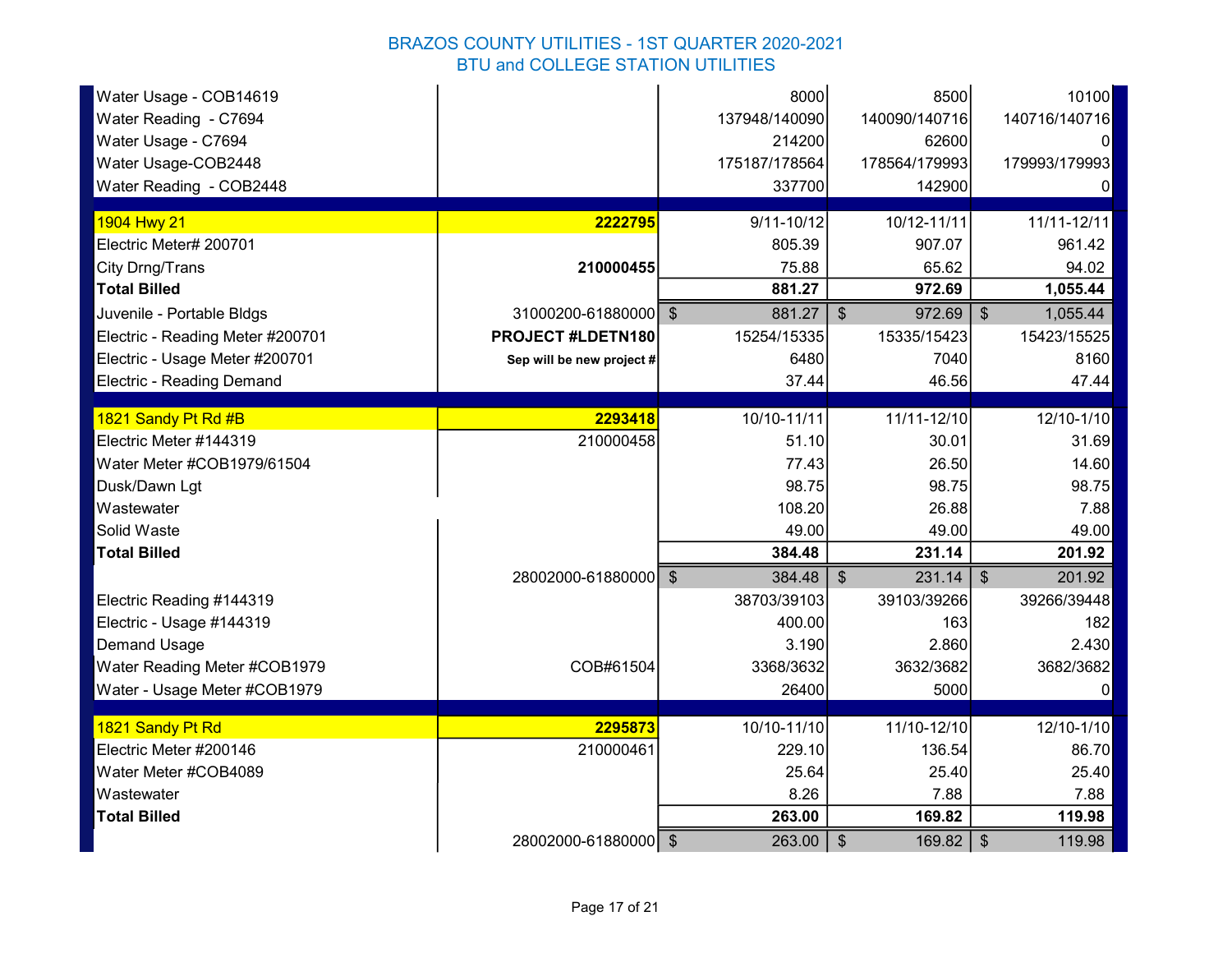| Electric Reading #200146/203587 |                      | 1955/1985    | 1985/2002                        | 2002/2012               |
|---------------------------------|----------------------|--------------|----------------------------------|-------------------------|
| Electric - Usage #200146/203587 |                      | 2400.00      | 1360.00                          | 800.00                  |
| Demand Usage #200146/203587     |                      | 10.80        | 6.24                             | 5.84                    |
| Water Reading #COB4089          |                      | 1751/1752    | 1752/1752                        | 1752/1752               |
| Water usage #COB4089            |                      | 100.00       | 0.00                             | 0.00                    |
|                                 |                      |              |                                  |                         |
| 5440 Jones Rd                   | 2337552              | 10/10-11/10  | 11/10-12/10                      | 12/10-1/10              |
| Electric Meter #200214          |                      | 79.58        | 43.98                            | 36.86                   |
| Drainage                        |                      | \$49.00      | \$49.00                          | \$49.00                 |
| <b>Total Billed</b>             | 210000480            | 128.58       | 92.98                            | 85.86                   |
|                                 | 36000100-61880000 \$ | 128.58       | \$<br>92.98                      | 85.86<br>$\mathfrak{S}$ |
| Electric Reading #200214        | #203821              | 467/476      | 476/480                          | 480/483                 |
| Electric Usage #200214          |                      | 720          | 320                              | 240                     |
| Demand Usage #200214            |                      | 5.04         | 1.68                             | 2.32                    |
|                                 |                      |              |                                  |                         |
| 5827 Leonard Rd                 | 2212630              | 10*/10-11/10 | 11/10-12/10                      | 12/10-1/09              |
| Water/ Irrigation #COB2525      | Reg00048505          | 18.3         | 19.73                            | 19.49                   |
| <b>Total Billed</b>             | 210000479            | 18.30        | 19.73                            | 19.49                   |
| <b>Equine Center</b>            | 36000100-61880000 \$ | $18.30$ \$   | $19.73$ \$                       | 19.49                   |
| Water Reading #COB2525          |                      | 2632/2632    | 2632/2638                        | 2638/2643               |
| Water Usage #COB2525            |                      | 0            | 600                              | 500                     |
|                                 |                      |              |                                  |                         |
| 5827 Leonard Rd                 | 2212629              | 10/10-11/9   | 11/9-12/9                        | 12/9-1/10               |
| Water Meter #COB2678(COB26692)  | Req00048505          | 33.73        | 31.11                            | 25.64                   |
| Wastewater                      | 210000478            | \$21.18      | \$17.00                          | \$8.26                  |
| <b>Total Billed</b>             |                      | 54.91        | 48.11                            | 33.90                   |
| <b>Equine Center</b>            | 36000100-61880000 \$ | 54.91        | $\sqrt[6]{\frac{1}{2}}$<br>48.11 | $\mathcal{S}$<br>33.90  |
| Water Reading #COB2678          |                      | 16/51        | 51/75                            | 75/76                   |
| Water Usage #COB2678            |                      | 3500         | 2400                             | 100                     |
|                                 |                      |              |                                  |                         |
| 4151 County Park Court          | 2337093              | 10/22-11/22  | 11/22-12/22                      | 12/22-1/21              |
| Electric Meter #201745          |                      | 1622.26      | 1701                             | 1579.88                 |
| Electric Meter #203638          |                      | 98.16        | 75.08                            | 71.03                   |
| Water Meter #COB10880           |                      | 68.28        | 34.96                            | 18.3                    |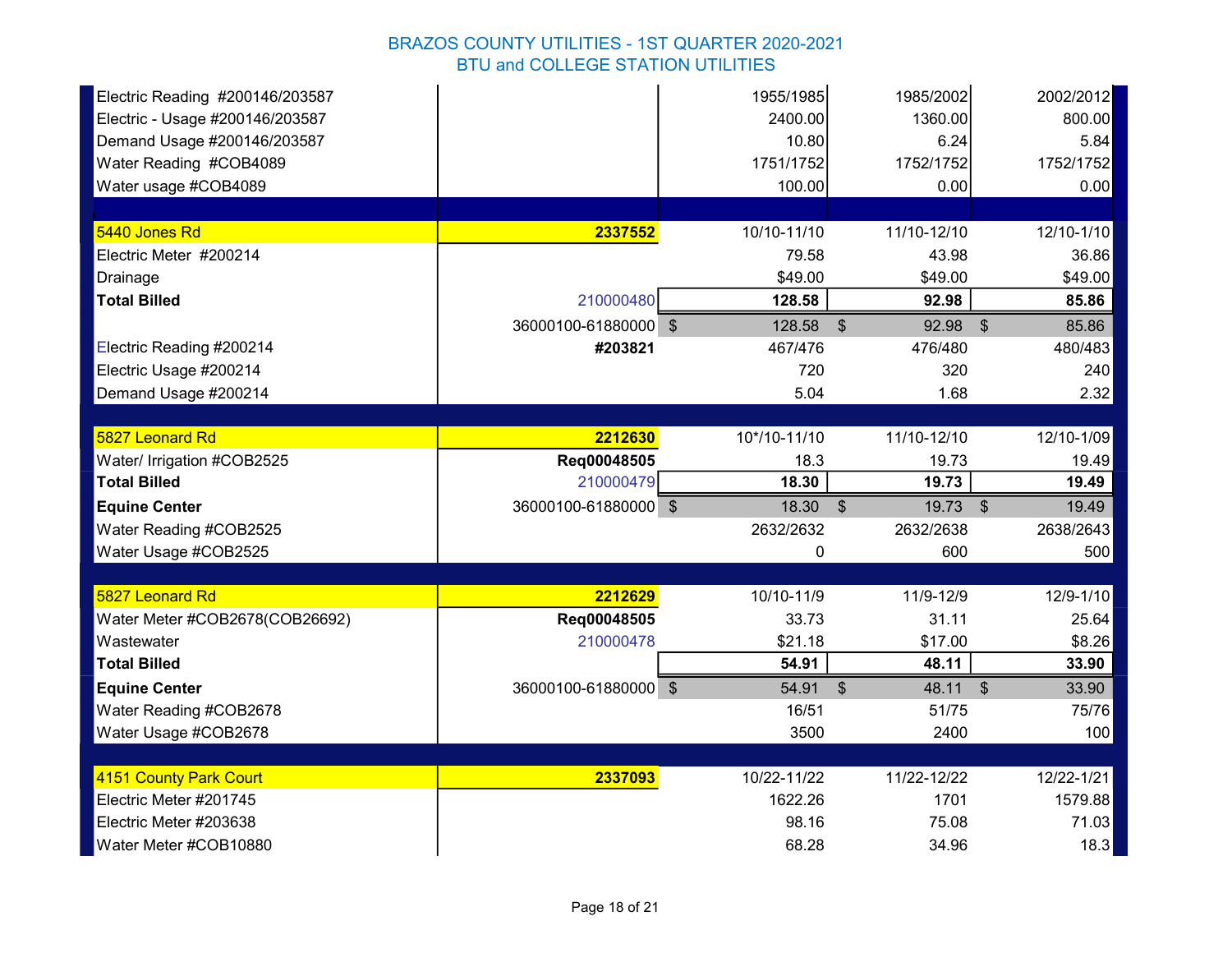| Water Meter #COB10877    | 210000477            | 91.38         | 54.52             | 48.06         |
|--------------------------|----------------------|---------------|-------------------|---------------|
| Water Meter #COB18746    |                      | 125           | 125               | 125           |
| Waste Water              |                      | 49            | 49                | 49            |
| <b>Total Billed</b>      |                      | 2,054.08      | 2,039.56          | 1,891.27      |
|                          | 13000100-61880000 \$ | 2,054.08      | 2,039.56 \$<br>\$ | 1,891.27      |
| Electric Reading #201745 |                      | 153083/155698 | 155698/158895     | 158895/162100 |
| Electric Usage #201745   |                      | 2615          | 3197              | 3205          |
| Demand Usage #201745     |                      | 9.05          | 9.76              | 11.31         |
| Water Reading #COB10877  |                      | 5942/6009     | 6009/6072         | 6072/6141     |
| Water Usage #COB10877    |                      | 10720         | 10080             | 11040         |
| Water Reading #COB10880  |                      | 71.84         | Mar-00            | 63.52         |
| Water Usage #COB10880    |                      | 1239/1239     | 1239/1239         | 1239/1239     |
| Water Reading #COB18746  |                      | 10330/10529   | 10529/10631       | 10631/10716   |
| Water Usage #COB18746    |                      | 40656/40866   | 40866/40936       | 40936/40936   |
|                          |                      |               |                   |               |
| 21303 Kathy Fleming Rd   | 2342538              | $10/7 - 11/6$ | 11/6-12/7         | $12/7 - 1/6$  |
| Electric Meter #112576   |                      | 18.16         | 17.97             | 17.63         |
| <b>Total Billed</b>      | 56001000-61880000    | \$18.16       | \$17.97           | \$17.63       |
| Electric Reading #112576 | 210000476            | 9146/9171     | 9171/9194         | 9194          |
| Electric Usage #112576   |                      | 25            | 23                | 19            |
| 5827 Leonard Rd          | 2306756              | 10/10-11/10   | 11/10-12/10       | 12/10-1/10    |
| Electric Meter #203728   | 210000475            | 15.50         | 15.50             | 15.50         |
| Electric Meter #200790   |                      | 15.50         | 15.50             | 15.50         |
| Electric Meter #203664   |                      | 15.50         | 15.50             | 15.50         |
| <b>Total Billed</b>      | 36000100-61880000    | \$46.50       | \$46.50           | \$46.50       |
| Electric Reading #203728 | #203728              | 14/14         | 14/14             | 14/14         |
| Electric Usage #203728   |                      | 0             | 0                 | 0             |
|                          |                      | $\Omega$      | 0                 | 0             |
| Demand Usage #203728     |                      |               |                   |               |
| Electric Reading #200790 |                      | 6/6           | 6/6               | 6/6           |
| Electric Usage #200790   |                      | 0             | 0                 | $\mathbf{0}$  |
| Demand Usage #200790     |                      | $\Omega$      | $\Omega$          | 0             |
| Electric Reading #230664 |                      | 61/61         | 61/61             | 61/61         |
| Electric Usage #230664   |                      | 0             | 0                 | 0             |
| Demand Usage #230664     |                      | 0             | 0                 | 0             |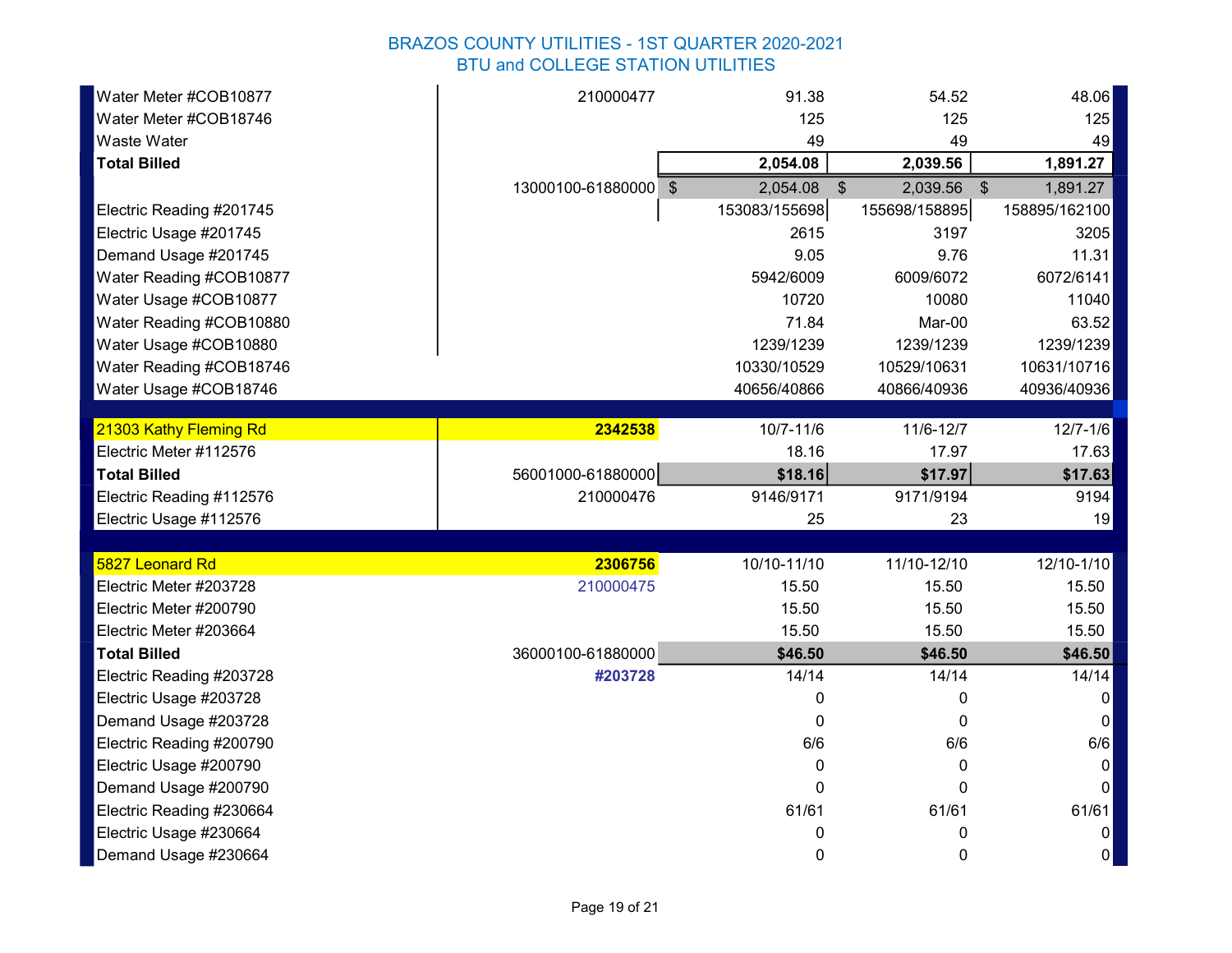| 1601 Louis Street-Fleet        | 2016104           | $9/11 - 10/12$ | 10/12-11/11 | 11/11-12/11 |
|--------------------------------|-------------------|----------------|-------------|-------------|
| Electric Meter #147293         | 210000474         | \$282.50       | 282.50      | 268.26      |
| Water Meter # COB26536         |                   | \$20.79        | 22.22       | 19.12       |
| Water Meter #COB26626          |                   | \$75.05        | 115.27      | 93.38       |
| Wastewater                     |                   | \$17.76        | 20.04       | 15.10       |
| Solid Waste                    |                   | \$195.00       | 195.00      | 195.00      |
| Drainage                       |                   | \$49.00        | 49.00       | 49.00       |
| <b>Total Billed</b>            | 11100000-61880000 | \$640.10       | \$684.03    | \$639.86    |
| Electric Reading #147293       |                   |                | 9577/9652   | 9652/9723   |
| Electric Usage #147293         |                   |                | 3000        | 2840        |
| Water Reading #COB21800        |                   |                | 16          | 13.52       |
| Water Usage #COB21800          |                   |                | 409/441     | 441/460     |
| Water Reading #COB18344        |                   |                | 3200        | 1900        |
| Water Usage #COB18344          |                   |                | 42300       | 3723/4054   |
|                                |                   |                |             |             |
| 12722 Copperhead Rd            | 2368566           | $9/30 - 11/2$  | 11/2-11/30  | 11/30-12/31 |
| Electric Meter #202972         |                   | 70.01          | 61          | 81.92       |
|                                |                   | 33.17          | 33.17       | 33.17       |
|                                | 56005000-61880000 | \$103.18       | \$94.17     | \$115.09    |
| Electric Reading #202972       | 210000473         | 17665/17948    | 17948/18206 | 18206/18628 |
|                                |                   | 283            | 258         | 422         |
|                                |                   | 12.87          | 7.46        | 5.19        |
| Electric Reading #300124       |                   | 325/329        | 329/331     | 331/335     |
|                                |                   | 160            | 80          | 160         |
|                                |                   | 2.64           | 0.48        | 2.72        |
|                                |                   |                |             |             |
| 5827 Leonard Rd - Temp Trailer | 2375063           |                |             |             |
| Electric Meter #202438/300118  |                   |                |             |             |
| <b>Total Billed</b>            | 36000100-61880000 | \$0.00         | \$0.00      | \$0.00      |
| <b>Electric Reading</b>        |                   |                |             |             |
| <b>Electric Usage</b>          |                   |                |             |             |
|                                |                   |                |             |             |
| 5827 Leonard Rd - Equip Hut    | 2380284           | 10/10-11/9     | 11/9-12/10  | 12/10-1/10  |